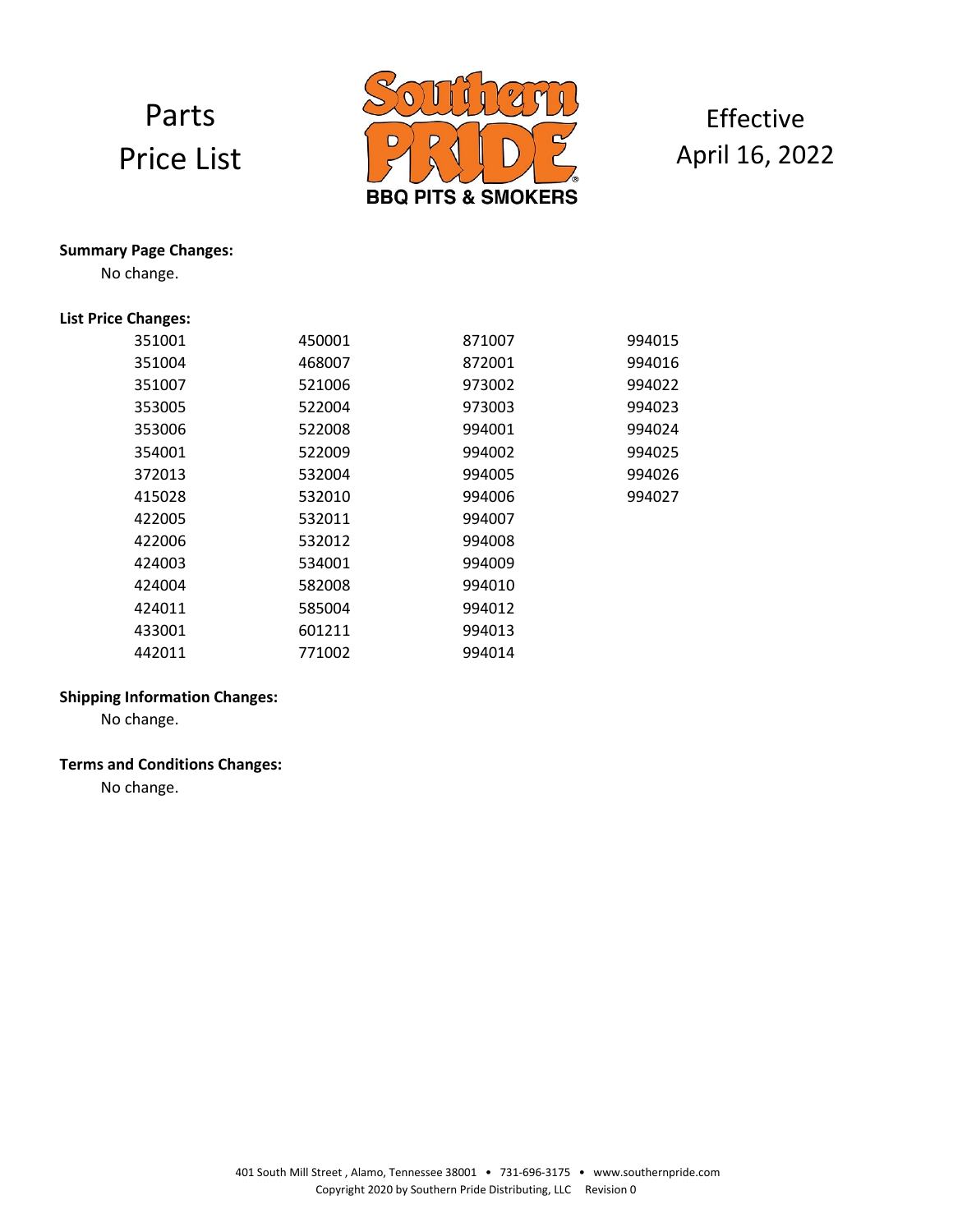# Parts Price List



## **Effective** April 16, 2022

06XXXX ‐ Drain 41XXXX ‐ Control panels 07XXXX ‐ Gaskets 42XXXX ‐ Relay / relay boards 08XXXX ‐ Insulation 43XXXX ‐ Temperature controls 09XXXX ‐ Silicone 44XXXX ‐ Switches **1XXXXX ‐ Inner Cabinet** 45XXXX ‐ Wire (non trailer) 11XXXX ‐ Base pan 49XXXX ‐ Assemblies 13XXXX ‐ Wire rack hangers **5XXXXX ‐ Air System** 14XXXX - Legs 50XXXX - Miscellaneous 19XXXX - Assemblies 61XXXX – Mounting plates **2XXXXX ‐ Outer Cabinet** 52XXXX ‐ Motors 20XXXX ‐ Miscellaneous 53XXXX ‐ Fan blades / heat sinks 23XXXX ‐ Labels 57XXXX ‐ Smoke extractor 24XXXX ‐ Doors 58XXXX ‐ Burner 25XXXX - Firebox / chip box 59XXXX - Assemblies 26XXXX ‐ Flue **6XXXXX ‐ Trailer** 27XXXX ‐ Legs / casters **7XXXXX ‐ Stainless Steel Hardware 3XXXXX ‐ Drive System 9XXXXX ‐ Accessories** 31XXXX ‐ Rotisserie 90XXXX ‐ Miscellaneous 32XXXX ‐ Axles 91XXXX ‐ Drain pans 33XXXX ‐ Bearings / bushings 93XXXX ‐ Tools 34XXXX - Retainers / mounting brackets 97XXXX - Product racks 35XXXX ‐ Gear motor / gear box / motors 99XXXX ‐ Assemblies 36XXXX ‐ Belts / pulleys 37XXXX ‐ Chains / sprockets 39XXXX ‐ Assemblies

#### **0XXXXX ‐ Raw Materials 4XXXXX ‐ Electrical System**

10XXXX ‐ Drip edge 46XXXX ‐ Connectors (non trailer) 22XXXX ‐ Covers 54XXXX ‐ Belts / pulleys / sheaves 29XXXX ‐ Assemblies **8XXXXX ‐ Non‐Stainless Steel Hardware**

#### **QUICK LOOKUP**

**Stock Code List Price Description** #### **Long Description** ####

#N/A

**All prices are in U.S. dollars and exclude any applicable duties, taxes, or freight. Refer to Guideline SPSales‐007 for the expedite of non‐current production fabricated parts.**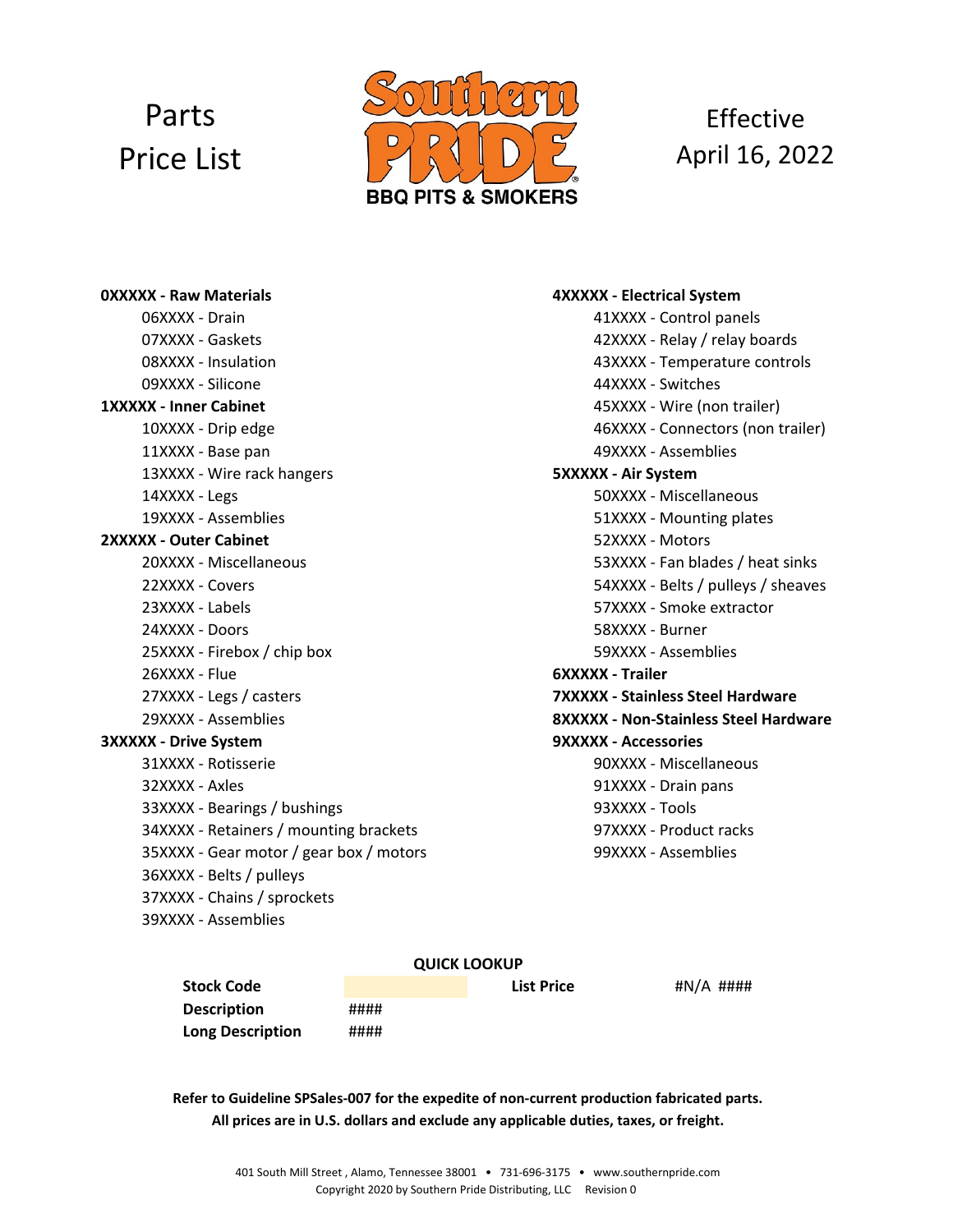| <b>Stock</b> |                                           |                                   | List         |            |
|--------------|-------------------------------------------|-----------------------------------|--------------|------------|
| Code         | <b>Description</b>                        | <b>Long Description</b>           | <b>Price</b> | U of M     |
| 065016       | <b>WORM DRIVE HOSE CLAMP</b>              | 11/16" TO 1 1/2"                  | \$5.63       | EA         |
| 066008       | 2" FULL PORT BALL DRAIN VALVE             |                                   | \$166.89     | EA         |
| 070001       | DURO GRAY SILIC DR GSKT.                  | <b>OLD STYLE</b>                  | \$5.53       | <b>FT</b>  |
| 070002       | SILICONE GASKET GRAY CLIP*                | <b>NEW STYLE</b>                  | \$6.82       | FT         |
| 070004       | SC600 PRODUCT DOOR GASKET                 | 193-3/4" ATTACHES TO BACK OF DOOR | \$90.24      | EA         |
| 070005       | SC600 PRODUCT DOOR GASKET*                | 191" ATTACHES TO DOOR OPENING     | \$109.01     | EA         |
| 070015       | <b>BBR79-1 PRODUCT DOOR GASKET</b>        | 136" ATTACHES TO BACK OF DOOR     | \$66.30      | EA         |
| 070018       | BBR79-1 PRODUCT DOOR GASKET*              | 134-1/4" ATTACHES TO DOOR OPENING | \$91.00      | EA         |
| 070019       | <b>BBR79-3 PRODUCT DOOR GASKET</b>        | 137" ATTACHES TO BACK OF DOOR     | \$66.30      | EA         |
| 070020       | BBR79-3 PRODUCT DOOR GASKET*              | 130-1/2" ATTACHES TO DOOR OPENING | \$86.09      | EA         |
| 070022       | SC100 PRODUCT DOOR GASKET                 | 98-1/4" ATTACHES TO BACK OF DOOR  | \$78.08      | EA         |
| 070023       | DH65 SC200 PRODUCT DOOR GASKET            | 122-1/4" ATTACHES TO BACK OF DOOR | \$60.81      | <b>SET</b> |
| 070024       | DH65 SC200 PRODUCT DOOR GASKET*           | 113" ATTACHES TO DOOR OPENING     | \$68.12      | EA         |
| 070029       | <b>BMJ200I PRODUCT DOOR GASKET</b>        | 183-5/8" ATTACHES TO BACK OF DOOR | \$88.43      | <b>SET</b> |
| 070032       | <b>BMJ350I PRODUCT DOOR GASKET</b>        | 203-1/8" ATTACHES TO BACK OF DOOR | \$99.48      | <b>SET</b> |
| 070035       | XLR350 S/D PRODUCT DOOR GASKET            | 116" ATTACHES TO BACK OF DOOR     | \$55.27      | EA         |
| 070036       | XLR350 D/D PRODUCT DOOR GASKET            | 154" ATTACHES TO BACK OF DOOR     | \$71.86      | <b>SET</b> |
| 070039       | BBR79-2 PRODUCT DOOR GASKET               | 128" ATTACHES TO BACK OF DOOR     | \$60.80      | <b>SET</b> |
| 070040       | BBR79-2 PRODUCT DOOR GASKET*              | 121-1/2" ATTACHES TO DOOR OPENING | \$72.94      | EA         |
| 070041       | BBR700 S/D PRODUCT DOOR GASKET            | 165-1/2" ATTACHES TO BACK OF DOOR | \$71.86      | <b>SET</b> |
| 070042       | BBR700 D/D PRODUCT DOOR GASKET            | 198-1/8" ATTACHES TO BACK OF DOOR | \$99.48      | <b>SET</b> |
| 070043       | BBR700 PRODUCT DOOR GASKET*               | 199-1/4" ATTACHES TO DOOR OPENING | \$123.07     | EA         |
| 070046       | XLR1400 PRODUCT DOOR GASKET               | 172-3/4" ATTACHES TO BACK OF DOOR | \$82.89      | <b>SET</b> |
| 070047       | XLR(SPK)1400 PRODUCT DOOR GASKET*         | 167-1/4" ATTACHES TO DOOR OPENING | \$119.05     | EA         |
| 070050       | XLR1600-4 PRODUCT DOOR GASKET             | 216-5/8" ATTACHES TO BACK OF DOOR | \$105.00     | <b>SET</b> |
| 070051       | XLR1600-4 PRODUCT DOOR GASKET*            | 215" ATTACHES TO DOOR OPENING     | \$144.08     | EA         |
| 070054       | SPK280 S/D PRODUCT DOOR GASKET            | 115" ATTACHES TO BACK OF DOOR     | \$55.27      | <b>SET</b> |
| 070058       | SPK280 D/D PRODUCT DOOR GASKET            | 134" ATTACHES TO BACK OF DOOR     | \$66.30      | <b>SET</b> |
| 070059       | SPK280 PRODUCT DOOR GASKET*               | 132-1/2" ATTACHES TO DOOR OPENING | \$91.00      | EA         |
| 070062       | SPK500 S/D PRODUCT DOOR GASKET            | 131" ATTACHES TO BACK OF DOOR     | \$58.22      | <b>SET</b> |
| 070063       | SPK500 D/D PRODUCT DOOR GASKET            | 167-1/2" ATTACHES TO BACK OF DOOR | \$82.89      | <b>SET</b> |
| 070064       | SPK500 (NON "K" S/N) PRODUCT DOOR GASKET* | 162-3/4" ATTACHES TO DOOR OPENING | \$107.49     | EA         |
| 070067       | SPK700 PRODUCT DOOR GASKET                | 180" ATTACHES TO BACK OF DOOR     | \$88.43      | <b>SET</b> |
| 070068       | SPK700 PRODUCT DOOR GASKET*               | 177-1/2" ATTACHES TO DOOR OPENING | \$116.05     | EA         |
| 070071       | <b>BMJ1000 PRODUCT DOOR GASKET</b>        | 233" ATTACHES TO BACK OF DOOR     | \$110.52     | <b>SET</b> |
| 070075       | UXR100 PRODUCT DOOR GASKET                | 222" ATTACHES TO BACK OF DOOR     | \$110.52     | <b>SET</b> |
| 070076       | SP750 SP(K)1000 PRODUCT DOOR GASKET*      | 152-1/2" ATTACHES TO DOOR OPENING | \$90.39      | EA         |
| 070077       | OT300 PRODUCT DOOR GASKET*                | 107" ATTACHES TO DOOR OPENING     | \$66.23      | EA         |
| 070079       | YK100 YK200 PRODUCT DOOR GASKET*          | 132-1/2" ATTACHES TO DOOR OPENING | \$74.95      | EA         |
| 070080       | SPX300 PRODUCT DOOR GASKET*               | 128" ATTACHES TO DOOR OPENING     | \$73.45      | EA         |
| 070081       | SPK500 ("K" S/N) PRODUCT DOOR GASKET*     | 155-1/2" ATTACHES TO DOOR OPENING | \$105.78     | EA         |
| 070082       | XLR1000 PRODUCT DOOR GASKET*              | 170" ATTACHES TO DOOR OPENING     | \$94.55      | EA         |
| 070083       | XLR600 PRODUCT DOOR GASKET*               | 96" ATTACHES TO DOOR OPENING      | \$60.67      | EA         |
| 070084       | FAN ACCESS DOOR GASKET                    | 300/500/750/1000                  | \$31.54      | EA         |
| 070087       | BBR79 5 PC RED DOOR GASKET                |                                   | \$178.19     | EA         |
| 070088       | MLR150 PRODUCT DOOR GASKET*               | 81-1/2" ATTACHES TO DOOR OPENING  | \$47.71      | EA         |
| 070089       | SP700 PRODUCT DOOR GASKET*                | 179" ATTACHES TO DOOR OPENING     | \$100.56     | EA         |
| 070090       | MLR850 PRODUCT DOOR GASKET*               | 100" ATTACHES TO DOOR OPENING     | \$53.99      | EA         |
| 070092       | SRG400 PRODUCT DOOR GASKET*               | 138" ATTACHES TO DOOR OPENING     | \$76.80      | EA         |
| 070101       | SPK14A0 PRODUCT DOOR GASKET*              | 166-1/2" ATTACHES TO DOOR OPENING | \$112.87     | EA         |
| 070102       | SC300 PRODUCT DOOR GASKET*                | 120" ATTACHES TO DOOR OPENING     | \$88.35      | EA         |
| 071001       | CERAMIC-FIBER TAPE 1/8X1X100'             |                                   | \$1.83       | <b>FT</b>  |
| 071002       | FIBERGLASS GASKET 5/8SQ                   |                                   | \$13.34      | FT.        |
| 071003       | 1 x 1 FIBERGLASS GASKET                   |                                   | \$36.36      | FT.        |
| 071004       | SS BAND CLAMP FIREBOX GASKET              |                                   | \$3.27       | FT.        |
|              |                                           |                                   |              |            |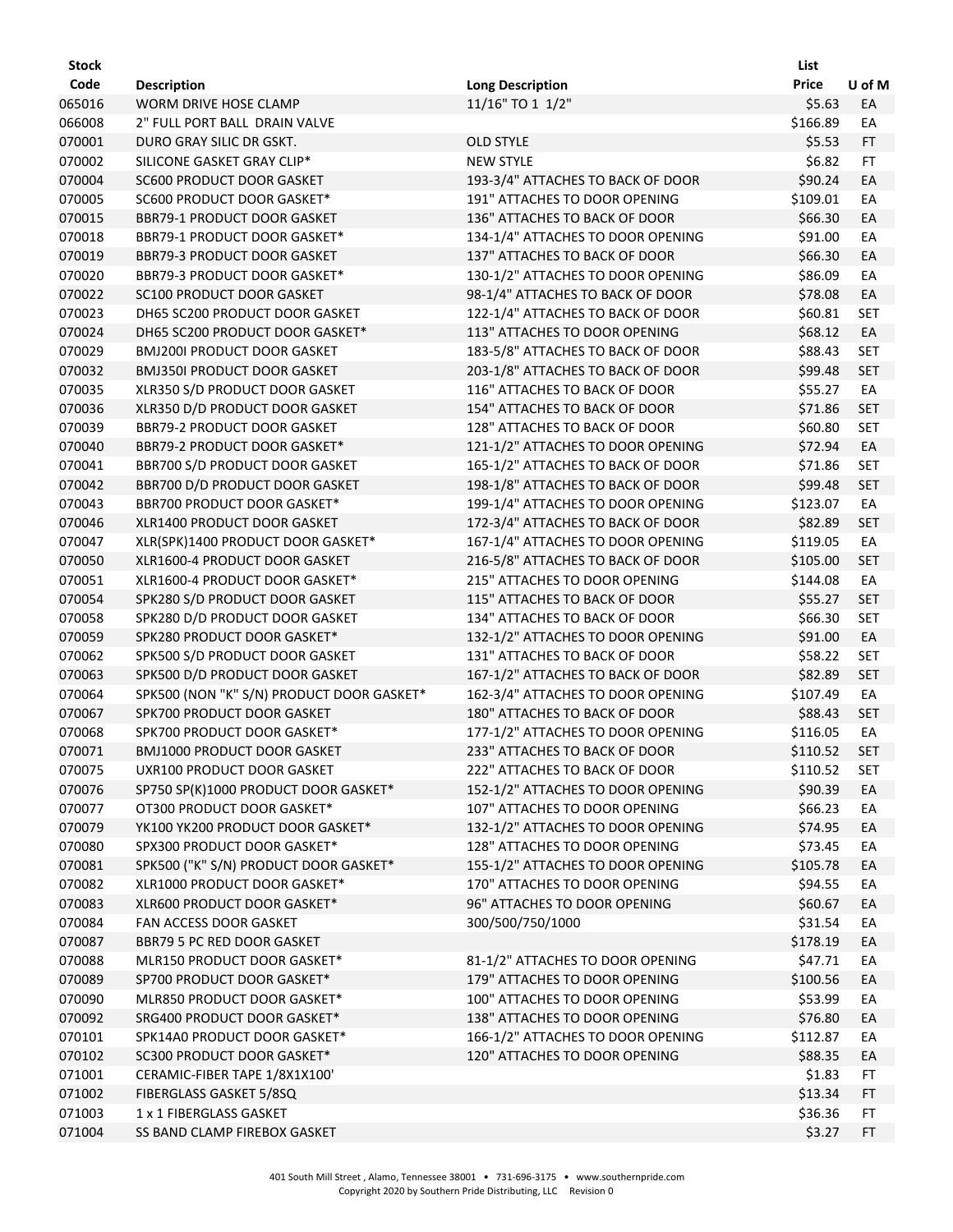| <b>Stock</b> |                                   |                                       | List     |           |
|--------------|-----------------------------------|---------------------------------------|----------|-----------|
| Code         | <b>Description</b>                | <b>Long Description</b>               | Price    | U of M    |
| 071005       | SC-600 F.B GASKET                 |                                       | \$53.61  | FT.       |
| 071007       | KUNIT FIREBOX DOOR GASKET 58IN    |                                       | \$70.91  | EA        |
| 071009       | FIREBOX DOOR GASKET 67"           | BBR700-XLR1400&-4 F-BOX GSKT          | \$94.55  | EA        |
| 071010       | CONNECTOR KIT FOR BAND-A-CLAMP    | SCREW ASSEMBLY - 1 COMPLETE           | \$6.70   | EA        |
| 071011       | SPK1000 FIREBOX DOOR GASKET       | 66"                                   | \$199.87 | EA        |
| 071012       | SPK500 FIREBOX DOOR GASKET        | 50"                                   | \$151.40 | EA        |
| 071013       | SPX300 FIREBOX DOOR GASKET        | 49"                                   | \$138.81 | EA        |
| 071014       | SRG400 FIREBOX DOOR GASKET        | 46" SERIAL #0-4000718 10GA F.B        | \$139.38 | EA        |
| 071015       | MLR150 FIREBOX DOOR GASKET        |                                       | \$139.38 | EA        |
| 071019       | SRG400 FIREBOX DOOR GASKET        | 46 7/8" SERIAL#4000719 & UP           | \$89.52  | EA        |
| 073001       | RED GASKET 1/2 x 1 x 36"          | for BBR-79-2 / -3                     | \$40.10  | EA        |
| 073005       | GRAY SILCN GSKT 1/8x3/4x36        |                                       | \$10.12  | EA        |
| 073012       | <b>GASKET - SMOKER ELEMENT*</b>   | 500-1/8" RED SILICONE SC/DH           | \$7.87   | EA        |
| 073013       | GASKET-STEAM ELE/BLANK OFF PLT    | 500-1/8" RED SILICONE SC/DH           | \$8.15   | EA        |
| 073014       | GASKET-SMOKE ELE MNTING BRKT*     | 500-1/8" RED SILICONE SC/DH           | \$16.73  | EA        |
| 073017       | <b>GASKET CONTROL PANEL 500</b>   |                                       | \$20.88  | EA        |
| 073018       | GASKET-FLUE USE WITH #224001      | 500* 1/8 RED SILICONE SPX             | \$22.96  | EA        |
| 073023       | STEAM ELEMENT GASKET              |                                       | \$9.11   | EA        |
| 073024       | THERMOCOUPLE GASKET               |                                       | \$8.03   | EA        |
| 073025       | <b>MAIN ELEMENT GASKET</b>        |                                       | \$9.40   | EA        |
| 073026       | HIGH LIMIT GASKET                 | USED WITH 9172 HIGH LIMIT ASSY        | \$19.54  | EA        |
| 073029       | <b>GASKET CONTROL PANEL</b>       | SP1000, 750,700 & 500 (2 RQD)         | \$13.90  | EA        |
| 073036       | GASKET, CENTERED SWITCH PANEL     | ALL OVENS W/CENTER PANELS             | \$9.07   | EA        |
| 073037       | <b>FAN GASKET SRG400</b>          |                                       | \$23.73  | EA        |
| 073038       | DOUBLE SMOKER BRACKET GASKET      | <b>GASKET FOR DBL SMOKER BRACKETS</b> | \$18.26  | EA        |
| 073039       | <b>GREY CONTROL PANEL GASKET</b>  | LARGE CONTROL PANEL                   | \$9.71   | EA        |
| 073040       | HIGH LIMIT/T-COUPLE GASKET        |                                       | \$6.32   | EA        |
| 073042       | SMOKER ELEMENT GASKET             | SC300                                 | \$5.10   | EA        |
| 080001       | 2" FIBERGLASS INSUL. PER SQ FT    | 4' X 100' ROLL                        | \$1.32   | SQF       |
| 083003       | 2" WIDE X 50 YARDS ALUM TAPE      | 16 ROLLS PER CASE                     | \$41.84  | <b>RL</b> |
| 084001       | 40# CAL. SILICA INS BOARD FOR     |                                       | \$30.02  | EA        |
| 087001       | THRU WALL INSULATION 8X48         | <b>Thermal Ceramics Firemaster</b>    | \$87.08  | EA        |
| 090001       | RED SILICONE RTV SEALANT          | 5702 Interbond                        | \$60.27  | EA        |
| 090004       | <b>CLEAR SILICONE RTV SEALANT</b> |                                       | \$15.72  | EA        |
| 095001       | SFL-2, EXTRA HI TEMP GREASE       | <b>10 TUBES PER CASE</b>              | \$42.61  | EA        |
| 095002       | GEAR OIL (SYN. WORM) QT.          | QUART BOTTLE (SCH 634-MOBILE)         | \$121.75 | QT        |
| 103005       | DRIP DIVERTER DBL SMOKER BOX      | SC/DH                                 | \$26.46  | EA        |
| 112015       | DRIP PAN SLIDE RAIL               | <b>SRG400</b>                         | \$14.55  | EA        |
| 112020       | <b>DRIP PAN SLIDES</b>            | SC300                                 | \$23.59  | EA        |
| 138000       | <b>WIRE RACK HANGER</b>           | YK200/SRG400                          | \$21.19  | EA        |
| 138001       | <b>WIRE RACK HANGER</b>           | YK200/SRG400                          | \$21.19  | EA        |
| 141001       | PIPE LEG RECEIVER                 | SPK XLR BBR79-1 BBR700                | \$106.97 | EA        |
| 193001       | BASE FRAME ASSEMBLY SC/DH/YK      |                                       | \$199.82 | EA        |
| 193004       | SC-200 GASKET FRAME ASSEMBLY      | WELDED ASSEMBLY FOR OLD SC/DH         | \$187.44 | EA        |
| 200001       | DRIP LEG SUPPORT BRACKET          | 150/300/500/700/850/1000/14A0         | \$30.04  | EA        |
| 220025       | <b>850 DRIVE COVER</b>            |                                       | \$285.82 | EA        |
| 221009       | SPX300 SERVICE BAY COVER          |                                       | \$230.70 | EA        |
| 221010       | <b>SERVICE BAY COVER</b>          | SP 120                                | \$249.35 | EA        |
| 221015       | SPK-500 SERVICE BAY COVER         |                                       | \$270.58 | EA        |
| 221016       | 850 SERVICE BAY COVER             |                                       | \$286.98 | EA        |
| 222003       | <b>XLR 600 BURNER COVER</b>       |                                       | \$195.86 | EA        |
| 224001       | <b>FRONT FLUE COVER</b>           | 13 X 5 14 GA SS ALL OVENS             | \$23.63  | EA        |
| 224002       | <b>REAR FLUE COVER</b>            | 8 X 8 14 GA SS BLANK OFF PLAT         | \$37.99  | EA        |
| 225001       | S/E BLANK OFF PLATE               | FOR PANALIZED OVENS                   | \$59.81  | EA        |
| 225002       | S/E BLANKOFF PLATE 14 GA SS       | <b>OLD STYLE</b>                      | \$59.81  | EA        |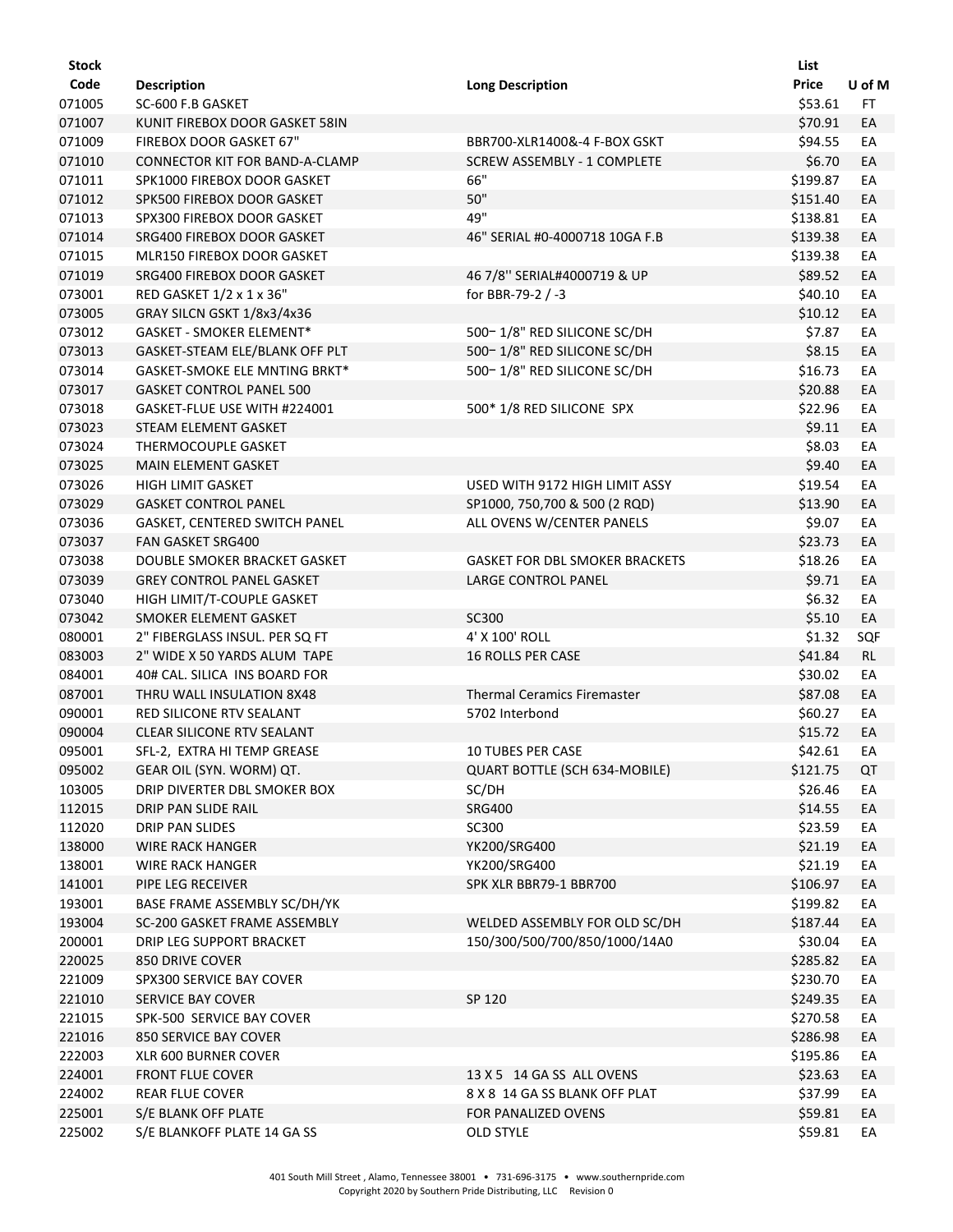| Stock  |                                     |                                                | List         |        |
|--------|-------------------------------------|------------------------------------------------|--------------|--------|
| Code   | <b>Description</b>                  | <b>Long Description</b>                        | <b>Price</b> | U of M |
| 227011 | AIR INTAKE COVER SP750/1000         | ALSO USED ON 300, 500,700 & 85                 | \$74.27      | EA     |
| 228001 | PLEXIGLASS COVER FOR LOCK BOX       | OLD ORIGINAL COVER FOR K MODEL                 | \$63.79      | EA     |
| 228014 | INTERIOR LIGHT COVER (OUTSIDE)      |                                                | \$12.99      | EA     |
| 228029 | PLEXI GLASS FOR LOCKABLE COVER      | PANALIZED OVEN SMALL CONTROL                   | \$60.11      | EA     |
| 235006 | SOUTHERN PRIDE LOGO                 |                                                | \$37.04      | EA     |
| 246002 | XLR 14 IN FIRE BOX DOOR             |                                                | \$390.49     | EA     |
| 246013 | BBR-700/1400/1600-4F/B DOOR         | <b>COMPLETE FIREBOX DOOR ASSY</b>              | \$669.62     | EA     |
| 247107 | 79-2 DOOR BUMPER W/CATCH            |                                                | \$53.69      | EA     |
| 247301 | 79-2 UPPER R/ROLLERS                |                                                | \$27.81      | EA     |
| 247302 | 79-2 UPPER L/ROLLERS                |                                                | \$27.81      | EA     |
| 247303 | 79-2 LOWER L/ROLLERS                |                                                | \$27.81      | EA     |
| 247304 | 79-2 LOWER R/ROLLERS                |                                                | \$27.81      | EA     |
| 247307 | 79-2 HANDLE GUIDE                   |                                                | \$10.58      | EA     |
| 247308 | 79-2 LWR L/ROLLER ANGLE             |                                                | \$27.81      | EA     |
| 247309 | 79-2 LWR R/ROLLER ANGLE             |                                                | \$27.81      | EA     |
| 247405 | 11 1/4" CHROME PULL HANDLE          | BBB700,K500,1600-4                             | \$59.32      | EA     |
| 247406 | 8" CHROME PULL HANDLE               |                                                | \$52.58      | EA     |
| 247411 | 700K BURNER ACCESS INSET DOOR       |                                                | \$86.02      | EA     |
| 247412 | XLR 1000 BURNER COMP DOOR           |                                                | \$185.16     | EA     |
| 247602 | SAFETY LATCH HANDLE POWDERCOAT      |                                                | \$23.50      |        |
|        | SAFETY LATCH MOUNT BRACKET PC       | Does not include grip - 872005<br>POWDERCOATED |              | EA     |
| 247605 |                                     |                                                | \$9.92       | EA     |
| 247607 | 28-1/8" DOOR LATCH TIE BAR          |                                                | \$46.32      | EA     |
| 247803 | KIT-CORNER RADIUS ADAPTER           | All material to install Rad Pl                 | \$70.13      | EA     |
| 254002 | FIRE BOX DOOR HANDLE LG OVENS       |                                                | \$125.76     | EA     |
| 255004 | K FIRE BOX HANDLE CATCH             |                                                | \$173.05     | EA     |
| 255013 | <b>FIREBOX DOOR LATCH</b>           | SPK500 PANALIZED                               | \$108.58     | EA     |
| 255014 | <b>FIREBOX DOOR LATCH</b>           | 150/300/850                                    | \$106.19     | EA     |
| 256015 | FIREBOX DOOR HINGE                  | 150/300/850                                    | \$99.24      | EA     |
| 256018 | <b>FIREBOX DOOR HINGE</b>           | SP700/SPK14A0                                  | \$108.26     | EA     |
| 258005 | <b>ASH SCRAPER</b>                  | BBR700/XLR1400                                 | \$35.72      | EA     |
| 258020 | F.B. GRATE SPX300                   |                                                | \$61.39      | EA     |
| 258027 | 1000/750 ASH CHUTE                  |                                                | \$95.01      | EA     |
| 262017 | UNIVERSAL FRONT FLUE                | UNIVERSAL FRONT FLUE ALL MODEL                 | \$113.01     | EA     |
| 273008 | SC/I-200 CASTER W/BRAKE             |                                                | \$36.83      | EA     |
| 273009 | SC/I-200 CASTER NO BRAKE            |                                                | \$30.54      | EA     |
| 273019 | 6" CASTER SWIVEL/ LOCKING           |                                                | \$61.68      | EA     |
| 290002 | MEAT PROBE PORT STOPPER ASSEMBLY    | YK OVENS                                       | \$27.81      | EA     |
| 291002 | K-280/500 GEARBOX COVER             | K-280 & 500 DRIVE COVER                        | \$166.73     | EA     |
| 291003 | <b>LARGE GEARBOX COVER</b>          |                                                | \$256.74     | EA     |
| 291005 | <b>BURNER COVER (ALL UNITS)</b>     |                                                | \$195.86     | EA     |
| 291006 | <b>FAN COVER-ALL UNITS</b>          |                                                | \$108.92     | EA     |
| 291013 | CONTROL PANEL LOCKABLE COVER        | NEW PANALIZED OVENS NOT SPX300                 | \$376.51     | EA     |
| 291014 | TERMINAL BLOCK ACCESS COVER         | SC/DH                                          | \$74.04      | EA     |
| 291017 | CONTROL PANEL LOCKABLE COVER        | 2015 EU SIZE PANEL ONLY                        | \$377.00     | EA     |
| 294005 | K FIREBOX DOOR ASSEMBLY             | <b>INCLUDES SQUARE GASKET</b>                  | \$468.44     | EA     |
| 294006 | K- FIRE BOX HANDLE COMPLETE         |                                                | \$129.96     | EA     |
| 294012 | SPK500 FIREBOX DOOR ASSEMBLY        |                                                | \$396.18     | EA     |
| 294013 | FIREBOX DOOR ASSEMBLY               | MLR150 MLR850 SPX300                           | \$356.25     | EA     |
| 294014 | FIREBOX HANDLE ASSEMBLY             | 150/300/500/700/850/1000/14A0                  | \$167.35     | EA     |
| 294015 | SP(K)1000 FIREBOX DOOR ASSEMBLY     |                                                | \$458.48     | EA     |
| 294020 | SP700 SPK14A0 FIREBOX DOOR ASSEMBLY |                                                | \$358.46     | EA     |
| 294021 | SRG400 FIREBOX DOOR ASSEMBLY        |                                                | \$385.25     | EA     |
| 295005 | K280 FIREBOX ASSEMBLY               | <b>INCLUDES FLAT GASKET</b>                    | \$566.40     | EA     |
| 295006 | K500 FIREBOX ASSEMBLY               | <b>INCLUDES FLAT GASKET</b>                    | \$615.17     | EA     |
| 295009 | K700 FIREBOX ASSEMBLY               | <b>INCLUDES FLAT GASKET</b>                    | \$605.70     | EA     |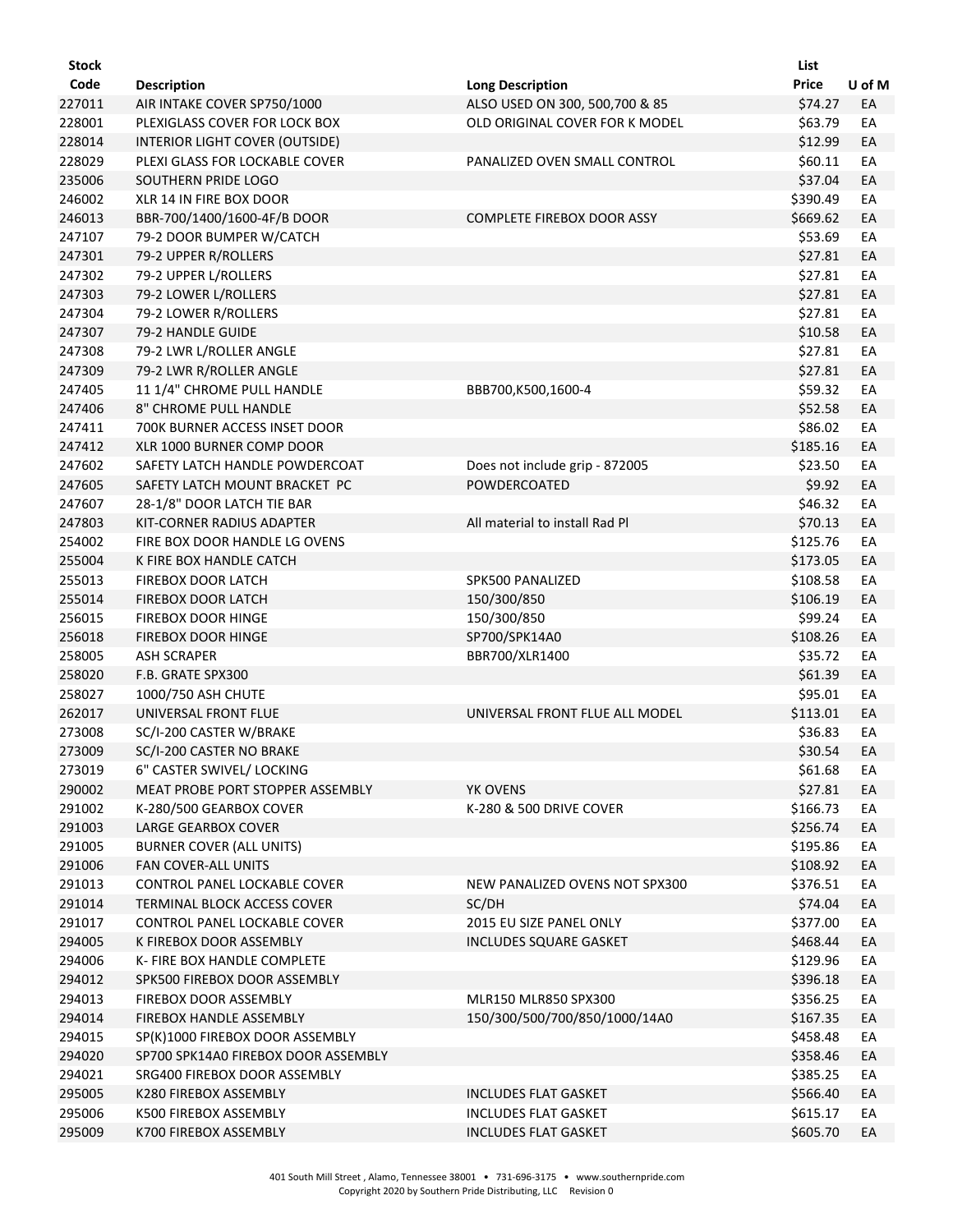| Stock            |                                                |                                        | List                 |          |
|------------------|------------------------------------------------|----------------------------------------|----------------------|----------|
| Code             | <b>Description</b>                             | <b>Long Description</b>                | <b>Price</b>         | U of M   |
| 295010           | SMOKER WOOD CHIP BOX*                          | YK, SC-200, DH, SC-300                 | \$185.53             | EA       |
| 295012           | SPK500 FIREBOX ASSEMBLY                        | INCLUDES FLAT AND SQUARE GASKET        | \$756.92             | EA       |
| 295013           | SP(K)1000 FIREBOX ASSEMBLY                     | <b>INCLUDES FLAT AND SQUARE GASKET</b> | \$1,046.36           | EA       |
| 295014           | SPX300 FIREBOX ASSEMBLY                        | INCLUDES FLAT AND SQUARE GASKET        | \$664.91             | EA       |
| 295017           | SPX300 ASH PAN ASSEMBLY                        |                                        | \$134.02             | EA       |
| 295020           | XLR-600 ASH SCRAPER COMPLETE                   |                                        | \$47.63              | EA       |
| 295021           | ASH SCRAPER COMPLETE                           | 280K/500K/700K                         | \$42.35              | EA       |
| 295024           | <b>ASH PAN ASSEMBLY</b>                        | <b>SPK500</b>                          | \$148.34             | EA       |
| 295026           | ASH PAN ASSEMBLY                               | SP120/SRG400                           | \$115.83             | EA       |
| 295027           | ASH PAN HANDLE ASSEMBLY                        | <b>SRG400</b>                          | \$64.05              | EA       |
| 295028           | MLR150 MLR850 FIREBOX ASSEMBLY                 | INCLUDES FLAT AND SQUARE GASKET        | \$616.58             | EA       |
| 295030           | MLR150/850 ASH PAN ASSEMBLY                    |                                        | \$143.34             | EA       |
| 295031           | SP700 FIREBOX ASSEMBLY                         | INCLUDES FLAT AND SQUARE GASKET        | \$814.14             | EA       |
| 295032           | ASH PAN ASSEMBLY                               | SP700/SPK1400 (PANELIZED)              | \$148.14             | EA       |
| 295034           | SRG400 FIREBOX ASSEMBLY                        | INCLUDES FLAT AND SQUARE GASKET        | \$679.44             | EA       |
| 295035           | SPK14A0 FIREBOX ASSEMBLY                       | INCLUDES FLAT AND SQUARE GASKET        | \$910.16             | EA       |
| 296003           | 6.5"SQ- 6" RND ADAPR PLT ASSEMBLY              | ALL ROTISSERIE OVENS                   | \$91.54              | EA       |
| 296007           | DROP IN FLUE DAMPER S/C200                     | <b>WELDED ASSEMBLY</b>                 | \$54.23              | EA       |
| 297003           | XLR600 PIPE LEG COMP                           |                                        | \$62.36              | EA       |
| 297008           | <b>6" TRAILER MOUNT LEGS</b>                   | ALL GAS SMOKERS WITH 2" PIPE LEGS      | \$100.37             | EA       |
| 297006           | <b>TRAILER MOUNT LEG</b>                       | MLR850 SPK14A0                         | \$106.08             | EA       |
| 297010           | 19" WORKING HEIGHT TRAILER MOUNT LEGS          | ALL GAS SMOKERS WITH 2" PIPE LEGS      | \$85.31              | EA       |
| 297011           | WORKING CASTER W/BRAKE                         | 300 AND 500 OVENS                      | \$159.82             | EA       |
| 297015           | 19" PIPE LEG                                   | 300 / 500 / 280K / K700                | \$103.64             | EA       |
| 297017           | 1400 PIPE LEG                                  |                                        | \$26.47              | EA       |
| 297019           | LEG MOUNT ASSEMBLY                             | SPX300 SPK500 SP700                    | \$91.95              | EA       |
| 297024           | DELIVERY CASTER ASSEMBLY                       |                                        | \$153.15             | EA       |
| 297026           | MLR150 WORKING HEIGHT CASTER                   | ASSEMBLY                               | \$159.82             | EA       |
| 297027           | 2" PIPE LEG                                    | SP-750 / SP-1000                       | \$101.19             | EA       |
| 297032           | TRAILER MOUNT LEG SRG400                       | 1 COMPLETE LEG ASSEMBLY                | \$107.68             | EA       |
| 297034           | PIPE LEG ASSEMBLY                              | MLR850 SPK14A0                         | \$99.52              | EA       |
| 297098           | MLR150 PIPE LEG                                |                                        | \$106.83             | EA       |
| 297099           | <b>WORKING HEIGHT LOCKING CASTER</b>           | 1000/750 2" PIPE 2013 & NEWER          | \$157.22             | EA       |
| 310001           | TEFLON STRAP LG.                               | 1/8 X 1 X 6IN TEFLON STRAP             | \$5.39               | EA       |
| 310002           | TEFLON STRAP 1/8 X 3/4 X 6"                    |                                        | \$4.15               | EA       |
| 312004           | 13/16 TORQUE BUSHING                           |                                        | \$393.47             | EA       |
| 312007           | XTB15 X 1-3/16" BUSHING                        |                                        | \$43.69              | EA       |
| 312008           | XTH15 HUB                                      |                                        | \$30.16              | EA       |
| 312009           | XTB15 X 1" BUSHING                             |                                        | \$43.69              | EA       |
| 312010           | BUSHING (2")                                   |                                        | \$72.77              | EA       |
| 312011           | 1.5" BUSHING                                   |                                        | \$72.77              | EA       |
| 312012           | <b>XTH20 HUB (2")</b>                          |                                        | \$58.24              | EA       |
| 315001           | 1-3/4' SS BUSHING                              | <b>USED WITH 315003</b>                | \$5.33               | EA       |
| 315003           | 1-3/4" TEFLON STUB                             | <b>USED WITH 315001</b>                | \$16.68              | EA       |
| 315012           | 1" SS BUSHING                                  | <b>USED WITH 315013</b>                | \$6.83               | EA       |
| 315013           | 1" TEFLON STUB                                 | <b>USED WITH 315012</b>                | \$10.78              | EA       |
| 321001           | SPX300 ROTISSERIE AXLE                         |                                        | \$310.99             | EA       |
| 321003           | MLR150 ROTISSERIE AXLE                         |                                        | \$233.42             | EA       |
| 322003           | 500K AXLE (INT. BEAR)                          |                                        | \$337.35             | EA       |
| 322008           | 700K EXT BEARING ROT AXLE                      | K700 ext bearing 2" stub Axle          | \$509.50             | EA       |
| 322010           | K-500 AXLE (EXT. BEARING)                      | OLD STYLE. NON "K" SERIAL              | \$337.46             | EA       |
| 322011<br>322012 | 700K AXLE NEW NO STUB<br>280K EXT BEARING AXLE | 1 3/16 700K AXLE ext bearings          | \$461.20<br>\$291.11 | EA<br>EA |
| 322014           | SPK500 ROTISSERIE AXLE                         | <b>K SERIAL SERIES</b>                 | \$337.46             | EA       |
| 322015           | MLR850 ROTISSERIE AXLE                         |                                        | \$304.93             | EA       |
|                  |                                                |                                        |                      |          |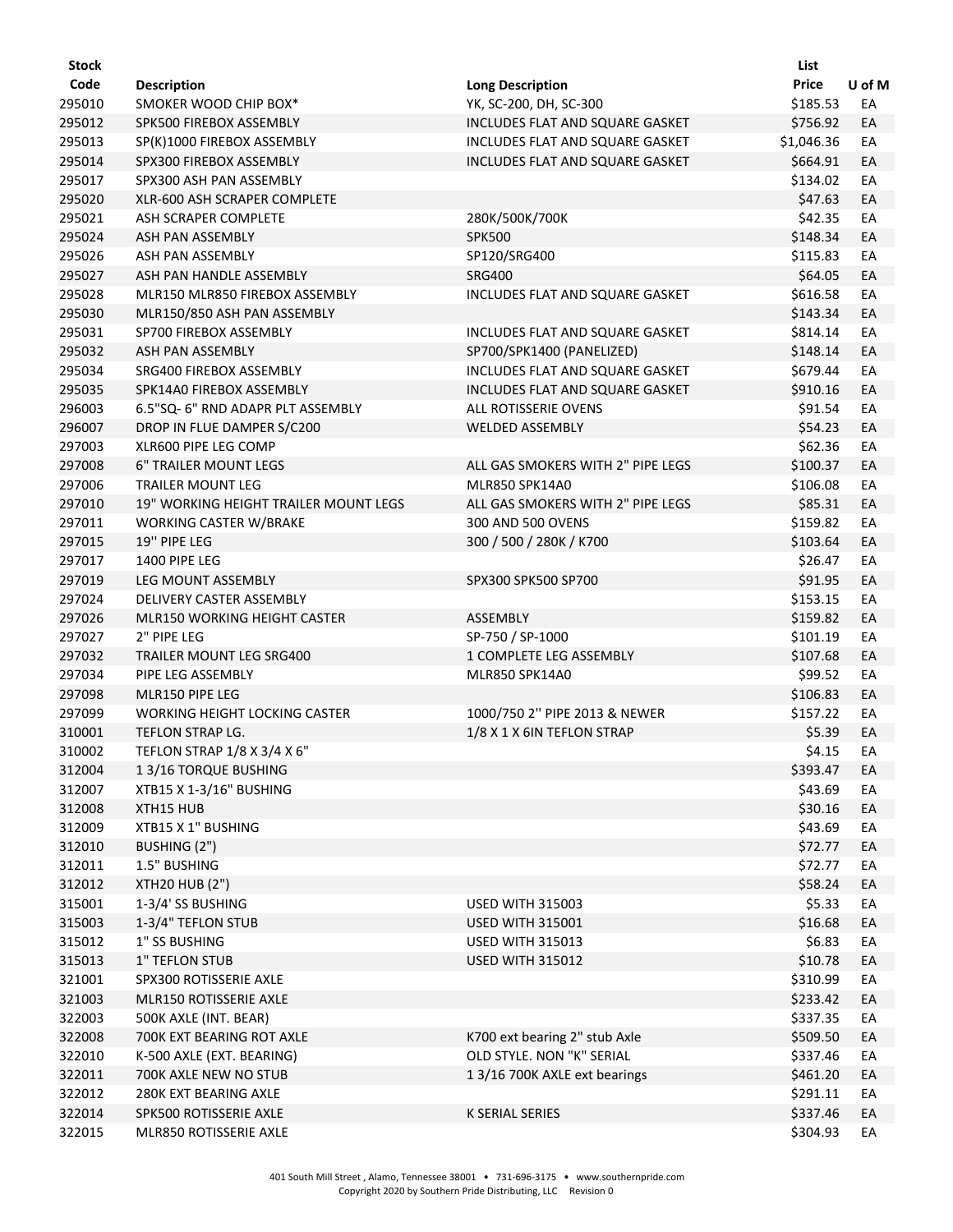| <b>Stock</b> |                                                                                        |                                                             | List         |        |
|--------------|----------------------------------------------------------------------------------------|-------------------------------------------------------------|--------------|--------|
| Code         | <b>Description</b>                                                                     | <b>Long Description</b>                                     | <b>Price</b> | U of M |
| 323003       | <b>1400 AXLE</b>                                                                       |                                                             | \$425.04     | EA     |
| 323006       | SP700 ROTISSERIE AXLE                                                                  |                                                             | \$431.09     | EA     |
| 323007       | SPK14A0 ROTISSERIE AXLE                                                                |                                                             | \$535.22     | EA     |
| 331001       | 1" FLANGE BEARING                                                                      | MLR150,OT300,SPX300                                         | \$110.44     | EA     |
| 332001       | 1-3/16" FLANGE BEARING*                                                                | <b>SPK500</b>                                               | \$116.26     | EA     |
| 332002       | 1-1/2" FLANGE BEARING*                                                                 | SP700,SP750,MLR850,SP(K)1000                                | \$299.02     | EA     |
| 333001       | 2" FLANGE BEARING*                                                                     | SPK1400,XLR1400,XLR1600-4                                   | \$260.31     | EA     |
| 340002       | SP CHAIN TENSIONER SPACER                                                              | SP1000/700                                                  | \$32.25      | EA     |
| 342001       | <b>AXLE RETAINER</b>                                                                   |                                                             | \$5.28       | EA     |
| 344014       | <b>CHAIN TENSIONER BRACKET</b>                                                         | <b>MLR150</b>                                               | \$22.74      | EA     |
| 344015       | 850 DRIVE MOTOR MOUNT BRKT                                                             |                                                             | \$85.70      | EA     |
| 345005       | LARGE GEARBOX MOUNT PLT                                                                | 9067 FOR XLR-1400                                           | \$90.00      | EA     |
| 345012       | JD GEARBOX CONV. MTG. BRKT.                                                            |                                                             | \$116.25     | EA     |
|              | <b>GEARMOTOR LEESON</b>                                                                |                                                             |              | EA     |
| 351001       |                                                                                        | SPX300 & NEW SPK-500 MODELS<br>COMPLETE ASSY, 351008&351009 | \$1,669.43   |        |
| 351002       | <b>GEARMOTOR SUMITOMO</b>                                                              |                                                             | \$1,150.16   | EA     |
| 351004       | <b>GEARMOTOR LEESON</b>                                                                | SP-700,750 & SP(K)1000 MLR-850                              | \$2,062.60   | EA     |
| 315005       | <b>START CAPACITOR</b>                                                                 | SP750/1000 161-193MFD @ 110VAC                              | \$51.31      | EA     |
| 351006       | <b>GEARMOTOR BRAKE</b>                                                                 | FITS BOTH LEESON GEARMOTORS                                 | \$477.64     | EA     |
| 351007       | 10 MFD RUN CAP. GEARMTR                                                                | SPX-300 SPK-500 REPLACES 351003                             | \$42.80      | EA     |
| 351008       | <b>SUMITOMO MOTOR ONLY</b>                                                             | MOTOR FOR SUMITOMO GEARMOTOR                                | \$807.31     | EA     |
| 351009       | SUMITOMO GEARBOX ONLY                                                                  | <b>GEARBOX FOR SUMITOMO GEARMOTOR</b>                       | \$342.85     | EA     |
| 351012       | SUMITOMO CAPACITOR                                                                     | 12MFD@250V                                                  | \$51.42      | EA     |
| 352001       | I-18-50-L GEARBOX REDUCER                                                              |                                                             | \$673.74     | EA     |
| 352005       | <b>REDUCER 700&amp;1400</b>                                                            |                                                             | \$1,027.03   | EA     |
| 352007       | <b>CONVERSION GEARBOX FOR 2431</b>                                                     |                                                             | \$1,099.67   | EA     |
| 353001       | ROT. MOTOR 1/4 HP EMERSON                                                              | FOOT MOUNT - NOT "C" FACE                                   | \$737.47     | EA     |
| 353005       | 1/8 HP ROTISSERIE DRIVE MOTOR*                                                         | 120/230 VAC 50/60 HZ                                        | \$430.65     | EA     |
| 353006       | 1/4 HP ROTISSERIE DRIVE MOTOR                                                          | 120/230 VAC 50/60 HZ 1400 18"                               | \$461.40     | EA     |
| 354001       | LARGE QD GEAR FOR 352001 GEARBOX                                                       | USES 354005 1-3/16" QD BUSHING                              | \$557.59     | EA     |
| 354002       | SMALL GEAR FOR I-18 GEARBOX*                                                           |                                                             | \$123.37     | EA     |
| 354004       | K-700 GEAR LOCK                                                                        |                                                             | \$189.26     | EA     |
| 354005       | QD BUSHING 1 3/16 IN                                                                   | <b>FOR 1852QD</b>                                           | \$76.97      | EA     |
| 354008       | SM GEAR 1-1/8" BORE                                                                    |                                                             | \$120.30     | EA     |
| 354012       | LARGE GEAR QD BUSHING TYPE                                                             | USE WITH 354013 QD BUSH.                                    | \$874.33     | EA     |
| 354013       | QD SK BUSHING 2 IN                                                                     |                                                             | \$71.69      | EA     |
| 358001       | <b>FEMALE SPLINE COUPLER</b>                                                           |                                                             | \$65.62      | EA     |
| 358003       | AXLE COUPLER 3ZN61 JOYCE BOX                                                           |                                                             | \$285.51     | EA     |
| 361001       | DRIVE BELT                                                                             | K-280/500,XLR-600,BBR-79-1                                  | \$21.22      | EA     |
| 361002       | K-7/BBR/1400 DRIVE BELT                                                                |                                                             | \$22.54      | EA     |
| 362001       | SMALL PULLEY FOR I-18 GEARBOX                                                          |                                                             | \$26.66      | EA     |
| 362003       | SM PULLEY 5/8" BORE                                                                    |                                                             | \$29.21      | EA     |
| 363001       | LARGE PULLEY FOR I-18 GEARBOX                                                          |                                                             | \$74.66      | EA     |
| 363002       | LG. PULLEY 3/4" BORE                                                                   |                                                             | \$144.63     | EA     |
| 371003       | DRIVE SYSTEM CHAIN DELRIN                                                              | (N-4) PLASTIC OLD STYLE                                     | \$127.34     | FT     |
|              |                                                                                        |                                                             | \$24.58      |        |
| 372001       | GEARMOTOR SPROCKET 12 TOOTH 12MM BORE                                                  | MLR150 SP120                                                |              | EA     |
| 372002       | AXLE SPROCKET 72 TOOTH 1" BORE                                                         | MLR150 SP120                                                | \$106.05     | EA     |
| 372003       | GEARBOX SPROCKET 16 TOOTH 7/8" BORE                                                    | BMJ350 SPK280 SPK500(1991-1995) XLR350                      | \$56.94      | EA     |
| 372004       | <b>GEARBOX SPROCKET 16 TOOTH 1" BORE</b>                                               | JD GEARBOX - BMJ350 SPK280 SPK500(1991-1995) )              | \$86.46      | EA     |
| 372005       | ROTISSERIE SHAFT SPROCKET 16 TOOTH 1-3/16" BORE BMJ350 SPK280 SPK500(1991-1995) XLR350 |                                                             | \$79.64      | EA     |
| 372008       | GEARMOTOR SPROCKET 12 TOOTH 3/4" BORE                                                  | OT300 SPK500 SPX300                                         | \$41.97      | EA     |
| 372009       | GEARMOTOR SPROCKET 14 TOOTH 3/4" BORE                                                  | MLR850 SP700 SP750 SP(K)1000                                | \$79.57      | EA     |
| 372011       | AXLE SPROCKET 80 TOOTH 1-3/16" BORE                                                    | <b>SPK500</b>                                               | \$292.93     | EA     |
| 372012       | AXLE SPROCKET 80 TOOTH 1" BORE                                                         | SPX300                                                      | \$263.99     | EA     |
| 372013       | AXLE SPROCKET 80 TOOTH 1-1/2" BORE                                                     | MLR850 SP700 SP750 SP(K)1000                                | \$344.48     | EA     |
| 372014       | GEARMOTOR SPROCKET 9 TOOTH 5/8" BORE                                                   |                                                             | \$74.17      | EA     |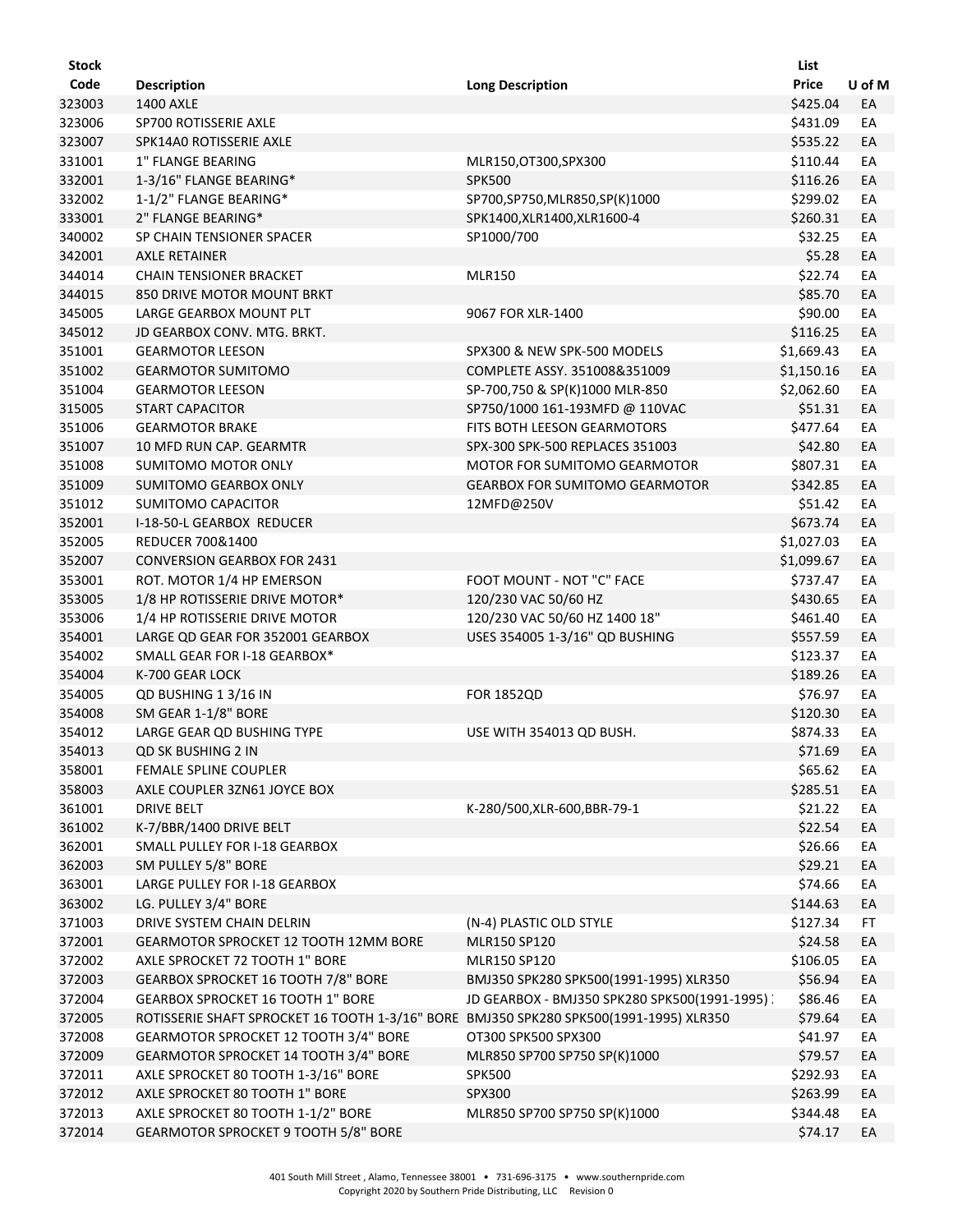| Stock            |                                                                              |                                  | List               |          |
|------------------|------------------------------------------------------------------------------|----------------------------------|--------------------|----------|
| Code             | <b>Description</b>                                                           | <b>Long Description</b>          | <b>Price</b>       | U of M   |
| 372015           | GEARMOTOR SPROCKET RETAINER 3/4" ID X 1-1/2" OD MLR850 SP700 SP750 SP(K)1000 |                                  | \$20.02            | EA       |
| 373001           | TENSIONER DRIVE CHAIN #50                                                    | SPK-1000, MLR-850 & SP-700       | \$334.67           | EA       |
| 373002           | TENSIONER DRIVE CHAIN #40                                                    | <b>SPK-500</b>                   | \$250.44           | EA       |
| 374001           | DRIVE CHAIN CONNECTING LINK50R                                               | 750/1000 50R MASTER LINK         | \$6.07             | EA       |
| 374003           | DRIVE CHAIN CONNECTING LINK40R                                               | #40 - OT300/SPX300               | \$1.69             | EA       |
| 375004           | OFFSET LINK 40R (1/2 LINK)                                                   |                                  | \$11.54            | EA       |
| 376001           | STEEL DRIVE SYSTEM CHAIN                                                     |                                  | \$48.14            | EA       |
| 376002           | SPX300 DRIVE CHAIN 40R 168P                                                  | <b>TURNBUCKLE ALL S/N'S</b>      | \$165.41           | EA       |
| 376004           | SP120 DRIVE CHAIN 35R 196P                                                   | TURNBUCKLE ALL S/N'S             | \$121.78           | EA       |
| 376006           | SPK500 DRIVE CHAIN 40R 178P                                                  | TENSIONER K5001206 AND BELOW     | \$173.71           | EA       |
| 376007           | SP1000 DRIVE CHAIN 50R 193P                                                  | TENSIONER ALL S/N'S              | \$294.23           | EA       |
| 376008           | SP750 DRIVE CHAIN 50R 183P                                                   | TENSIONER ALL S/N'S              | \$235.40           | EA       |
| 376009           | MLR150 DRIVE CHAIN 35R 192P                                                  | TURNBUCKLE ALL S/N'S             | \$121.78           | EA       |
| 376010           | SP700 DRIVE CHAIN 50R 180P                                                   | TENSIONER P7000175 AND BELOW     | \$262.37           | EA       |
| 376011           | MLR850 DRIVE CHAIN 50R 190P                                                  | TURNBUCKLE R8500067 AND ABOVE    | \$287.41           | EA       |
| 376012           | SPK500 DRIVE CHAIN 40R 174P                                                  | TURNBUCKLE K5001207 AND ABOVE    | \$165.85           | EA       |
| 376013           | SP700 DRIVE CHAIN 50R 178P                                                   | TURNBUCKLE P7000176 AND ABOVE    | \$232.29           | EA       |
| 394001           | <b>BIG GEAR DRIVE SYSTEM</b>                                                 | XLR1400 XLR1000 BBR700 SPK700    | \$2,259.19         | EA       |
| 394003           | SMALL GEAR DRIVE SYSTEM                                                      | SPK280 SPK500 XLR600 BBR79-1     | \$1,619.09         | EA       |
| 396002           | 700K 1/4 PLATED WHEEL W/ HUB                                                 | INCLUDES BUSHING 1 3/16 AXLE     | \$504.20           | EA       |
| 396003           | 500 ROT WHEEL 1/4" PLATE                                                     | COMPLETE / NICKEL CHROME FINISH  | \$427.46           | EA       |
| 396004           | 700 ROT WHEEL 1/4" PLATE                                                     | COMPLETE/N.C. 1.5 AXLE           | \$504.20           | EA       |
| 396006           | 300 ROTISSERIE WHEEL 1/4" PLT.                                               | <b>COMPLETE ASSEMBLY</b>         | \$387.98           | EA       |
| 396007           | ROTISSERIE WHEEL ASSM SP-1000                                                | & SP-750 OVENS                   | \$467.61           | EA       |
| 396013           | 500K ROT. WHEEL                                                              | <b>WELDED SPOKE &amp; STRAP</b>  | \$509.83           | EA       |
| 396014           | 700K ROT. WHEEL ASSY                                                         | OLD STYLE SPOKE WHEEL            | \$575.69           | EA       |
| 396018           | 1400 R/ROT. WHEEL                                                            | 12" RACK SYSTEM                  | \$692.11           | EA       |
| 396019           | 1400 L/ROT. WHEEL                                                            | 12" RACK SYSTEM                  | \$692.11           | EA       |
| 396033           | SPK1400 12" ROTISSERIE WHEEL                                                 | LASER CUT WHEEL PANALIZED OVEN   | \$806.05           | EA       |
| 396034           | SPK1400 18" ROTISSERIE WHEEL                                                 | LASER CUT PANALIZED OVEN         | \$720.41           | EA       |
| 396035           | SPK 280 ROT. WHEEL                                                           | SPOKED WHEEL                     | \$445.83           | EA       |
| 410001           | K UNIT SW PANEL W/NEW DIG                                                    |                                  | \$34.40            | EA       |
| 410002           | <b>CV CONTROL PANEL XLR&amp;K UNITS</b>                                      | <b>CV SWITCH PANEL</b>           | \$35.72            | EA       |
| 410029           | <b>CONTROL PANEL FACE</b>                                                    | <b>DIGITAL CONTROL</b>           | \$44.92            |          |
|                  |                                                                              | 120V/230V - LARGE                | \$66.41            | EA<br>EA |
| 410036<br>410038 | <b>C&amp;H CONTROL PANEL</b><br><b>CV CONTROL PANEL</b>                      | 120V - LARGE                     | \$66.41            |          |
| 411006           |                                                                              | 230 <sub>v</sub>                 | \$126.20           | EA       |
| 415002           | CONTROL BOX TOP SC/DH<br>N7 DIGITAL CONTROL OVERLAY                          | <b>YK200A</b>                    | \$667.80           | EA<br>EA |
| 415006           | SC-200 STD PANEL OVERLAY                                                     | W/1006 THERMOSTAT 2003-2006      | \$31.76            |          |
|                  |                                                                              |                                  |                    | EA       |
| 415008<br>415010 | SC DIGITAL PANEL OVERLAY<br>DH-65 PANEL OVERLAY                              | <b>CURRENT</b><br><b>CURRENT</b> | \$27.17<br>\$27.17 | EA<br>EA |
| 415011           | 79-2/3 PANEL OVERLAY                                                         | STD. CONTROL                     | \$7.57             | EA       |
| 415013           | <b>CV PANEL OVERLAY</b>                                                      | SPK-XLR CV STD                   | \$13.23            | EA       |
| 415019           | SPK STD CONTROL PANEL OVERLAY                                                | K UNIT 1 ROCKER; W/1003 OBSOLETE | \$30.44            | EA       |
| 415020           | STD CONTROL PANEL OVERLAY                                                    |                                  | \$19.86            |          |
|                  |                                                                              | K UNITS 1400-4 W/ 1003           |                    | EA       |
| 415022           | STD PANEL OVERLAY 1006 T-STAT                                                | 1006 T-STAT ALL GAS OVENS        | \$13.23<br>\$34.34 | EA       |
| 415023           | <b>CV CONTROL OVERLAY</b>                                                    | REPLACEMENT OVERLAY              |                    | EA       |
| 415024           | SP1000 PANEL OVERLAY*                                                        | <b>DIGITAL</b>                   | \$21.74            | EA       |
| 415025           | GAS DIGITAL PANEL OVERLAY*                                                   | <b>W/CIRCUIT BREAKER</b>         | \$27.81            | EA       |
| 415027           | SPX 300 CONTROL PANEL OVERLAY                                                | SPX 300 CV CONTROL               | \$10.16            | EA       |
| 415028           | SPX 300 CONTROL PANEL OVERLAY                                                | SPX 300 DIGITAL CONTROL          | \$11.32            | EA       |
| 415029           | DIGITAL CONTROL PANEL OVERLAY                                                | I-200/I-350/BBR-700 1090 DIG.    | \$38.75            | EA       |
| 415034           | CONTROL PANEL OVERLAY DIG W/FS                                               | SPK-500 SIDE MOUNT CONTROL       | \$22.96            | EA       |
| 415039           | DIGITAL POLYESTER OVERLAY                                                    | USE W/ 431002 CONTROL 5/13       | \$15.79            | EA       |
| 415043           | DIGITAL POLY OVERLAY NO/LIGHTS                                               | NEW DIGITAL LABEL NO LITE HOLE   | \$21.25            | EA       |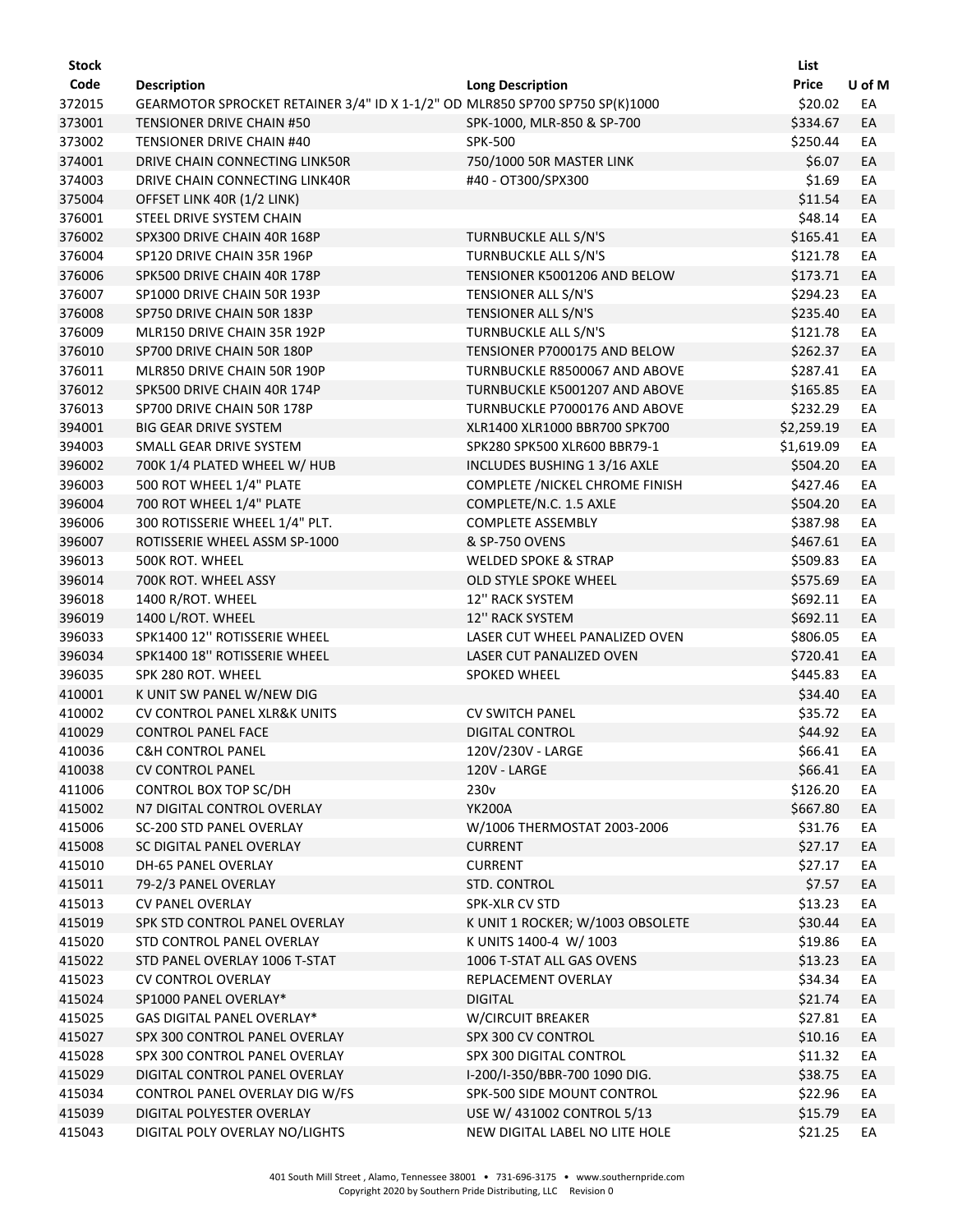| Stock  |                                    |                                | List       |        |
|--------|------------------------------------|--------------------------------|------------|--------|
| Code   | <b>Description</b>                 | <b>Long Description</b>        | Price      | U of M |
| 415047 | SRG 400 DIGITAL PANEL OVERLAY      | US MODELS 2015                 | \$25.88    | EA     |
| 415050 | DIGITAL ROAST AND HOLD OVERLAY     | 2016 US DIGITAL LABEL          | \$37.14    | EA     |
| 415051 | DOMESTIC CV PANEL OVERLAY          | 2016 CV CONTROL OVERLAY        | \$37.14    | EA     |
| 415054 | <b>CONTROL PANEL OVERLAY</b>       | SC300                          | \$28.70    | EA     |
| 421015 | <b>HEAT SINK</b>                   |                                | \$44.54    | EA     |
| 422004 | 25 AMP RELAY*                      |                                | \$100.03   | EA     |
| 422005 | 40 AMP RELAY*                      | DH65 SC200 SC300 SC600         | \$122.56   | EA     |
| 422006 | 10 AMP RELAY*                      |                                | \$87.56    | EA     |
| 423001 | 120V CONTACTOR*                    | DH65, SC200                    | \$159.68   | EA     |
| 423002 | <b>240V CONTACTOR</b>              | SC300, YK                      | \$159.68   | EA     |
| 424003 | RED/BLACK TERMINAL BLOCK           | SC300                          | \$13.16    | EA     |
| 424004 | WHITE/BLACK TERMINAL BLOCK         | <b>GAS SMOKERS</b>             | \$13.16    | EA     |
| 424005 | RED/WHITE/BLACK TERMINAL BLOCK     | DH65 SC200 SC600               | \$21.52    | EA     |
| 424011 | BLUE/BROWN TERMINAL BLOCK          | 230V SMOKERS                   | \$13.19    | EA     |
| 424008 | <b>TERMINAL BLOCK #2</b>           | YK SC                          | \$21.48    | EA     |
| 425002 | 120V/208V/240V TO 24V TRANSF.      | <b>CONTROL TRANSFORMER</b>     | \$47.25    | EA     |
| 425005 | TERM BLOCK ACCESS PLATE SC/DH      |                                | \$26.47    | EA     |
| 425307 | MOUNTING PLATE HIGH LIMIT          |                                | \$15.99    | EA     |
| 425317 | <b>18MM PROXIMITY SWITCH MOUNT</b> | SM OVEN TEFLON SWITCH MOUNT    | \$66.71    | EA     |
| 425318 | <b>18MM PROXIMITY SWITCH MOUNT</b> | LARGE OVEN MOUNTING PLATE      | \$66.71    | EA     |
| 425506 | 120V THERMOCOUPLE MOUNTING BRA     | <b>SRG400</b>                  | \$18.53    | EA     |
| 425802 | STEAM ELEMENT - PAN SUPPORT        |                                | \$64.85    | EA     |
| 426008 | SHIM MEAT PROBE PLUG RECEPTACLE    | MEATAL SHIM GOES BEHIND RECEPT | \$6.80     | EA     |
| 431001 | N-7 CONTROL                        | YΚ                             | \$1,317.53 | EA     |
| 431003 | <b>DIGITAL CONTROL</b>             | LOW/HIGH SPEED FAN CONTROL     | \$686.84   | EA     |
| 431006 | SRG/ DIGITAL CONTROL 2 SPD FAN     | & STEAM SN#G4000148 & OLDER    | \$686.84   | EA     |
| 431007 | MINICHEF CONTROL 2015 MODEL*       | F2HC-1111-11UC DIGITAL         | \$686.84   | EA     |
| 431020 | DIGITAL CONTROL GAS K TYPE*        | ALL US GAS EXCEPT 750/1000/400 | \$686.84   | EA     |
| 431022 | DIG CONTROL 750/1000 KTYPE         | 2 SPD FAN PRIOR TO 2014        | \$686.84   | EA     |
| 431023 | DIGITAL CONTROL SRG400 W/STM       | <b>K TYPE</b>                  | \$686.84   | EA     |
| 431024 | DIG CONTROL SRG400 W/O STM*        | SN#G4000149 & NEWER US         | \$686.84   | EA     |
| 431025 | DIGITAL CONTROL EURO GAS           | SPEC. DOOR SWITCH FUNCTION     | \$686.84   | EA     |
| 431026 | DIGITAL CONTROL SRG400 W/O STM     | SN#G4000149 & NEWER INTL.      | \$686.84   | EA     |
| 431040 | DIGITAL CONTROL SC200 STD*         | SINGLE AND DOUBLE SMOKER       | \$686.84   | EA     |
| 431041 | DIGITAL CONTROL SC200 W/PROBE*     | <b>SET FOR MEAT PROBE</b>      | \$686.84   | EA     |
| 431042 | DIGITAL CONTROL SC600 STD*         |                                | \$686.07   | EA     |
| 431043 | DIG CONTROL SC600 W/ PROBE*        |                                | \$686.07   | EA     |
| 431044 | DIGITAL CONTROL*                   | SC300 W/O STEAM W/O PROBE      | \$686.84   | EA     |
| 431045 | DIGITAL CONTROL*                   | SC300 W/O STEAM W/PROBE        | \$686.84   | EA     |
| 431046 | <b>DIGITAL CONTROL*</b>            | SC300 W/STEAM W/O PROBE        | \$686.84   | EA     |
| 431047 | <b>DIGITAL CONTROL*</b>            | SC300 W/STEAM W/PROBE          | \$686.84   | EA     |
| 431050 | DIGITAL CONTROL DH-65 STD*         | <b>STD MENUS</b>               | \$686.84   | EA     |
| 432001 | CV THERMOSTAT K 325-RANGE*         | CVCAKH01400325K                | \$249.56   | EA     |
| 432003 | CV THERMOSTAT K 300-RANGE          | CVCAKH01400300K                | \$249.55   | EA     |
| 432005 | CV THERMOSTAT E 325- RANGE         | E TYPE                         | \$249.55   | EA     |
| 433001 | THERMOSTAT 325-*                   |                                | \$118.97   | EA     |
| 433002 | 325-TEMP KNOB W/ NUMBERS*          |                                | \$14.45    | EA     |
| 433004 | KNOB FOR 1006 THERMOSTAT           | New Style Thermostat           | \$17.23    | EA     |
| 433006 | BEZEL FOR 200-400- T-STAT          |                                | \$7.30     | EA     |
| 433007 | THERMOSTAT KNOB*                   | for 1003 t-stat                | \$26.80    | EA     |
| 434002 | 340° HI-LIMIT BIMETAL*             |                                | \$9.83     | EA     |
| 434003 | 425° HI-LIMIT BIMETAL              |                                | \$53.45    | EA     |
| 435001 | 1 INCH THERMOCOUPLE "K" TYPE*      |                                | \$108.05   | EA     |
| 435006 | SC-200/SC-600 MEAT PROBE           |                                | \$229.58   | EA     |
| 435010 | RECEPTACLE MOUNTING PLATE SS       |                                | \$19.86    | EA     |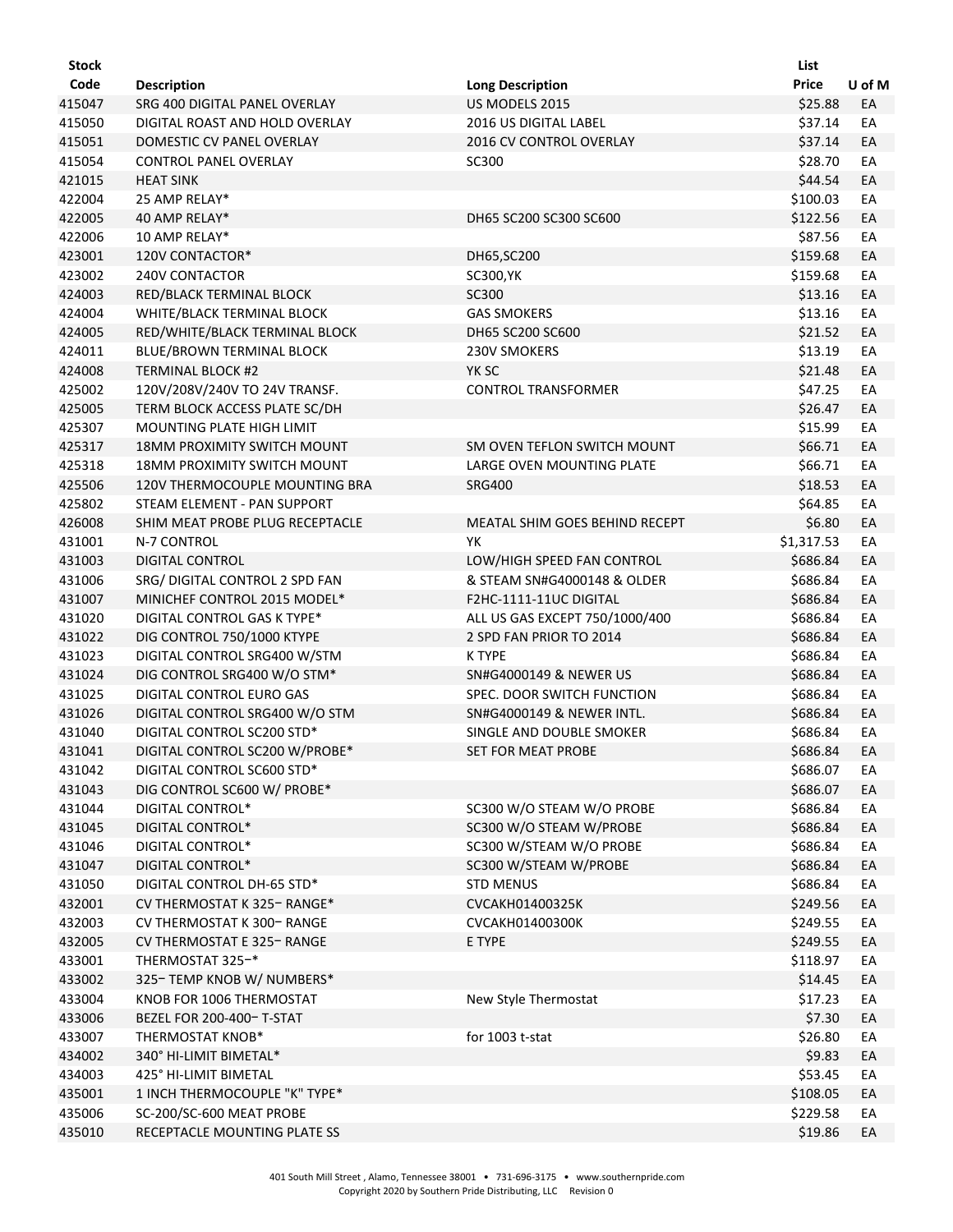| <b>Stock</b> |                                |                                      | List     |        |
|--------------|--------------------------------|--------------------------------------|----------|--------|
| Code         | <b>Description</b>             | <b>Long Description</b>              | Price    | U of M |
| 435011       | TYPE K 1 FT THERMOCOUPLE *     |                                      | \$116.58 | EA     |
| 435012       | <b>MEAT PROBE ASSEMBLY</b>     | YK                                   | \$233.54 | EA     |
| 435013       | TYPE K 2 FT THERMOCOUPLE       |                                      | \$140.29 | EA     |
| 435014       | TYPE K 3 FT THERMOCOUPLE*      |                                      | \$136.39 | EA     |
| 435015       | TYPE K 4 FT THERMOCOUPLE       |                                      | \$181.51 | EA     |
| 436001       | SMOKER ELEMENT 240V 600W       | <b>YK200</b>                         | \$136.93 | EA     |
| 436002       | STEAMER ELEMENT 240V 900W      | <b>YK200</b>                         | \$150.88 | EA     |
| 436003       | SMOKER ELEMENT 220V 300W       | <b>YK100A</b>                        | \$134.46 | EA     |
| 436004       | STEAMER ELEMENT 110V 750W      | SRG400 YK100A                        | \$164.36 | EA     |
| 436005       | STEAMER ELEMENT 220V 750W      | YK                                   | \$150.88 | EA     |
| 436006       | SMOKER ELEMENT 208V 600W       | YK100A YK200                         | \$153.50 | EA     |
| 436007       | STEAMER ELEMENT 208V 900W      | <b>YK200</b>                         | \$144.24 | EA     |
| 436012       | MAIN ELEMENT 208V 2250W        | SC300 YK200                          | \$363.98 | EA     |
| 436013       | MAIN ELEMENT 240V 2250W        | SC300 YK200                          | \$363.98 | EA     |
| 436015       | MAIN ELEMENT 240V 4500W        | DH65 SC200 YK100A YK200              | \$175.62 | EA     |
| 436017       | MAIN ELEMENT 208V 4500W*       | DH65 SC200 YK100A YK200              | \$175.62 | EA     |
| 436019       | MAIN ELEMENT 208V 4000W        | SC600                                | \$257.65 | EА     |
| 436023       | STEAMER ELEMENT 120V 750W*     | DH65 SC100 SC600                     | \$114.88 | EA     |
| 436024       | SMOKER ELEMENT 120V 300W*      | DH65 SC200                           | \$52.23  | EA     |
| 436026       | SMOKER ELEMENT 120V 300W       | YK                                   | \$101.89 | EA     |
| 436027       | SMOKER ELEMENT 230V 300W       | SC200                                | \$68.67  | EА     |
| 436028       | MAIN ELEMENT 230V 4500W        | SC200                                | \$168.32 | EA     |
| 436029       | MAIN ELEMENT 230V 2250W        | <b>SC300 YK200</b>                   | \$325.82 | EA     |
| 436032       | STEAMER ELEMENT 230V 750W      | <b>DH65 SC300</b>                    | \$124.59 | EA     |
| 436033       | SMOKER ELEMENT 208V 300W       | SC300                                | \$103.56 | EA     |
| 436034       | SMOKER ELEMENT 230V 300W       | SC300                                | \$150.03 | EA     |
| 436036       | STEAMER ELEMENT 208V 750W      | SC300                                | \$124.59 | EA     |
| 441001       | IND LAMP/1080 & 1081 SW        |                                      | \$10.21  | EA     |
| 441003       | RED ROCKER SWITCH              |                                      | \$34.16  | EA     |
| 441004       | AMBER ROCKER SWITCH            |                                      | \$34.16  | EA     |
| 441005       | WHITE ROCKER SWITCH            |                                      | \$33.64  | EA     |
| 441035       | MAIN POWER SWITCH*             | <b>CUTLER HAMMER MAIN POWER 4/12</b> | \$181.37 | EA     |
| 441036       | RED MAINTAINED ACTUATOR        | 2 POS. MAINTAINED SWITCH 4/12        | \$57.27  | EA     |
| 441037       | N.O. CONTACT BLOCK             | CH CONTACT BLOCK 4/12                | \$35.09  | EA     |
| 441038       | LED MODULE W/BULB              | CH LIGHT MODULE 4/12                 | \$92.10  | EA     |
| 441040       | SMOKE EXTRACTOR SWITCH*        | SE SWITCH COMPLETE 4/12              | \$219.70 | EA     |
| 441041       | <b>BLUE ACTUATOR MOMENTARY</b> | CH BLUE PUSHBUTTON 4/12              | \$53.06  | EA     |
| 441042       | N.C. CONTACT BLOCK             | CH NC CONTACT BLOCK 4/12             | \$35.09  | EA     |
| 441045       | ROTISSERIE ADVANCE SWITCH*     | R.A. SWITCH COMP. 4/12               | \$126.93 | EA     |
| 441046       | OVEN LIGHT SWITCH ACTUATOR C/H | <b>QUARTZ LIGHT(AMBER)</b>           | \$65.91  | EA     |
| 441047       | OVEN LIGHT SWITCH COMPLETE     | AMBER LIGHT SWITCH                   | \$155.25 | EA     |
| 441049       | LED BURNER LIT INDICATOR GREEN |                                      | \$25.69  | EA     |
| 441052       | GREEN PUSHBUTTON ROT. ADV.     | ROTISSERIE ADVANCE PUSHBUTTON        | \$32.89  | EA     |
| 442005       | <b>5 AMP CIRCUIT BREAKER</b>   |                                      | \$20.54  | EA     |
| 442006       | 4 AMP CIRCUIT BREAKER*         |                                      | \$14.72  | EA     |
| 442007       | <b>6 AMP CIRCUIT BREAKER</b>   |                                      | \$19.29  | EA     |
| 442008       | 10 AMP CIRCUIT BREAKER         |                                      | \$18.10  | EA     |
| 442009       | <b>15 AMP CIRCUIT BREAKER</b>  | 1 HP MTR CIRCUIT BREAKER             | \$19.48  | EA     |
| 442010       | 8 AMP CIRCUIT BREAKER          |                                      | \$22.25  | EA     |
| 442011       | SHOCK RELAY 5 AMP*             |                                      | \$579.22 | EA     |
| 443001       | HEAVY DUTY FOOT SW. CORD/ PLUG | ORANGE FOOT SWITCH COMPLETE          | \$739.42 | EA     |
| 443003       | <b>FLANGED OUTLET</b>          |                                      | \$60.87  | EA     |
| 443007       | AIR FOOT PEDAL*                | FOOT PEDAL W/ AIR LINE               | \$153.68 | EA     |
| 443009       | AIR MICRO SWITCH*              | MICRO SWITCH ONLY                    | \$46.34  | EA     |
| 444001       | <b>INTERLOCK SWITCH*</b>       |                                      | \$135.78 | EA     |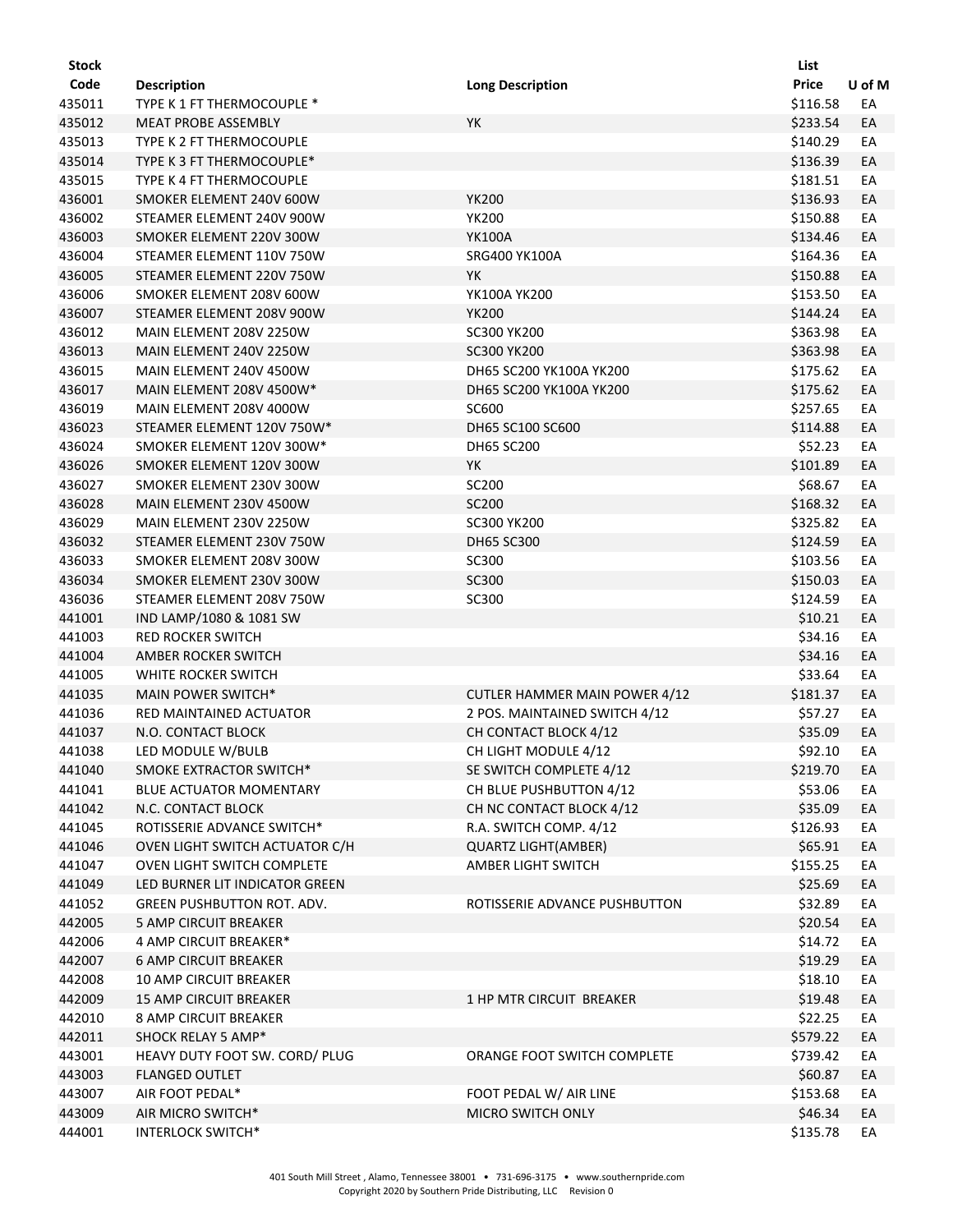| Stock  |                                         |                                | List         |        |
|--------|-----------------------------------------|--------------------------------|--------------|--------|
| Code   | <b>Description</b>                      | <b>Long Description</b>        | <b>Price</b> | U of M |
| 444005 | HIGH TEMP PROXIMITY SWITCH              | SP750-SP1000                   | \$285.44     | EA     |
| 444011 | ST DP RELAY*                            | REPLACES 444007(1043)          | \$56.22      | EA     |
| 444015 | 18 MM PROXIMITY SENSOR*                 |                                | \$294.96     | EA     |
| 444016 | <b>TURCK PROX WIRE CONNECTOR</b>        | PROXIMITY SWITCH CONNECTOR     | \$42.89      | EA     |
| 444023 | RELAY - 120 VAC COIL                    | USE WITH SOCKET 444024         | \$48.86      | EA     |
| 444024 | <b>RELAY SOCKET</b>                     | USE WITH RELAY 444023          | \$22.20      | EA     |
| 445001 | QUARTZ LIGHT 100W 120V                  | <b>GE HALOGEN LIGHT BULB</b>   | \$10.71      | EA     |
| 445002 | <b>QUARTZ LAMP SOCKET</b>               |                                | \$31.26      | EA     |
| 445004 | LIGHT BULB - 100W TEFLON                |                                | \$16.80      | EA     |
| 445005 | SOCKET - LIGHT BULB                     |                                | \$48.30      | EA     |
| 445008 | <b>250V SHATTER PROOF BULB</b>          | EURO BULB / NON QUARTZ 100W    | \$25.59      | EA     |
| 450001 | 6' POWER CORD W/MOLDED PLUG             |                                | \$19.36      | EA     |
| 466007 | J-TYPE FEMALE RECEPTACLE MINI           | MEAT PROBE RECEPTACLE          | \$9.27       | EA     |
| 466012 | WIRE HARNESS PLUG FEMALE                |                                | \$2.65       | EA     |
| 466013 | WIRE HARNESS PLUG MALE                  |                                | \$2.65       | EA     |
| 466014 | THERMOCOUPLE CONNECTOR                  | <b>COOK AND HOLD CONTROL</b>   | \$7.94       | EA     |
| 467001 | <b>MALE PIN TERMINAL</b>                |                                | \$0.14       | EA     |
| 467002 | FEMALE PIN TERMINAL                     |                                | \$0.17       | EA     |
| 468004 | 1/2" THREADED PLUG                      |                                | \$1.82       | EA     |
| 468007 | SE JUNCTION BOX 3 WAY                   |                                | \$43.97      | EA     |
| 468008 | SE JUNCTION BOX COVER                   |                                | \$5.56       | EA     |
| 468009 | SE JUNCTION BOX COVER GASKET            |                                | \$6.49       | EA     |
| 468010 | 1/2" CONDUIT NIPPLE                     |                                | \$5.71       | EA     |
| 468011 | 1/2" CONDUIT LOCKNUT                    |                                | \$1.00       | EA     |
| 469014 | 3/4" NYLON CORD CONNECTOR               |                                | \$24.82      | EA     |
| 491001 | DIGITAL CONTROL PANEL ASSEMBLY          | SPX300                         | \$858.90     | EA     |
| 491006 | <b>CV CONVERSION GAS OVENS</b>          | 1006 TO 1002 CONVERSION        | \$295.11     | EA     |
| 491008 | <b>CV CONVERSION FOR XLR SERIES</b>     | OVER THE DOOR CONVERSIONS      | \$661.68     | EA     |
| 491010 | CV CONT PANEL W/T-COUPLE NO/SE          | COMPLETE CONTROL PANEL NO SE   | \$567.73     | EA     |
| 491011 | CV CONT PANEL W/T-COUPLE& SE            | COMP. S. E. CONTROL PANEL NO F | \$661.68     | EA     |
| 491012 | K-SERIES CNT PNL [SL STD]               |                                | \$712.62     | EA     |
| 491013 | K-SERIES CNT PNL SLSE STD               |                                | \$763.63     | EA     |
| 491018 | <b>CV CONTROL PANEL ASSEMBLY</b>        | SPK500/XLR600/1400             | \$657.63     | EA     |
| 491019 | 120V RELAY BOARD ASSEMBLY               | <b>ALL PROX UNITS</b>          | \$659.26     | EА     |
| 491020 | DIGITAL CONTROL PANEL ASSEM.            | XLR & SPK SERIES - CIRT. BRKR. | \$903.87     | EA     |
| 491021 | CONTROL PANEL ASSEMBLY                  | SP120                          | \$554.94     | EA     |
| 491022 | DIGITAL CONTROL PANEL RECESSED          | SP750/1000                     | \$903.87     | EA     |
| 491023 | NCC TO CV ADAPTER BEZEL                 | 14 GA ADAPTER PLATE            | \$56.51      | EA     |
| 491025 | DIG CONTROL PANEL ASSEMBLY              | 150/500/700/850                | \$850.32     | EA     |
| 491026 | <b>CV CONTROL PANEL ASSEMBLY</b>        | 150/500/700/850                | \$682.27     | EA     |
| 491030 | DIG CONTROL PANEL WITH LIGHT            | 150/300/850/700/500 CENTERED   | \$953.26     | EA     |
| 491033 | RELAY BOARD ASSEMBLY MECH. D/S          | CIRCUIT BREAKER/SHOCK RELAY    | \$663.07     | EA     |
| 491035 | CV CONTROL PANEL ASSEMBLY               | 120V LARGE                     | \$734.97     | EA     |
| 491036 | C&H CONTROL PANEL ASSEMBLY              | 120V LARGE CENTERED            | \$834.81     | EA     |
| 491038 | <b>C&amp;H CONTROL PANEL ASSEMBLY</b>   | 230V                           | \$1,068.44   | EA     |
| 491039 | CV CONTROL PANEL WITH LIGHT             | 120V LARGE                     | \$843.15     | EA     |
| 491040 | <b>C&amp;H CONTROL PANEL WITH LIGHT</b> | 120V LARGE                     | \$932.44     | EA     |
| 491041 | <b>C&amp;H CONTROL PANEL WITH LIGHT</b> | 230V ASSEMBLY                  | \$1,167.33   | EA     |
| 491042 | SIDE MOUNT CONTROL BOX DIG              | COMPLETE ASSEMBLY              | \$1,439.67   | EA     |
| 491043 | SIDE MOUNT CONTROL BOX CV               | COMPLETE ASSEMBLY              | \$838.47     | EA     |
| 491046 | 120V RELAY BOARD WITH LIGHT             | ASSEMBLY WITH LIGHT SWITCH     | \$680.97     | EA     |
| 491049 | K-SERIES STD CNT SE/FOOT SWITCH         | MANUAL CNT WITH FOOT SWITCH    | \$763.63     | EA     |
| 491050 | CV CONT PANEL W/T-COUPLE&SE&FS          | COMP. S.E. CONTROL PANEL&FS    | \$708.02     | EA     |
| 491051 | <b>C&amp;H CONVERSION CONTROL PANEL</b> | SPK500 SIDE MOUNT CONTROL      | \$834.81     | EA     |
| 491052 | CV CONT PANEL W/T-COUPLE&F.S.           | COMPLETE CONTROL PANEL NO SE   | \$638.96     | EA     |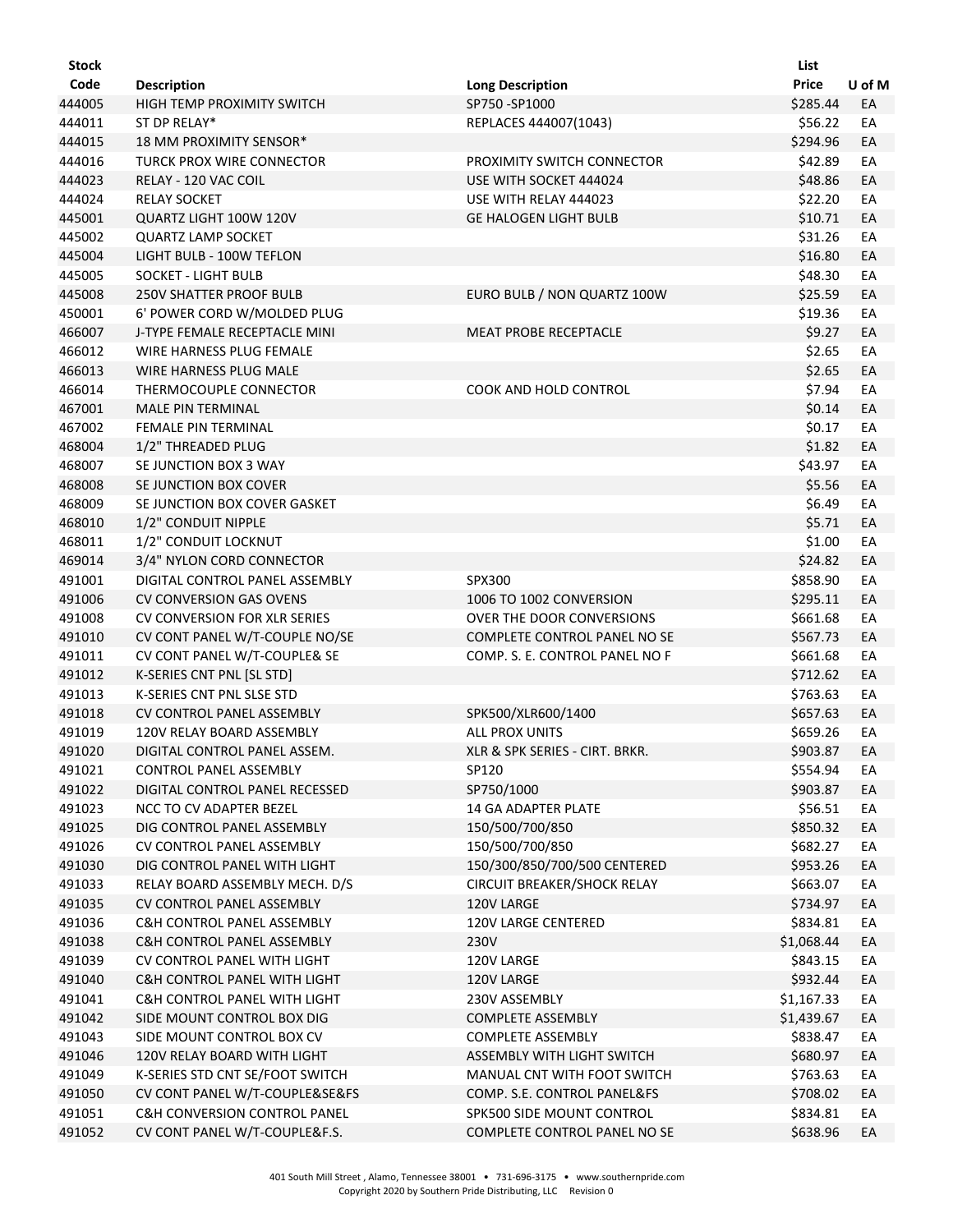| Stock  |                                        |                                   | List         |        |
|--------|----------------------------------------|-----------------------------------|--------------|--------|
| Code   | <b>Description</b>                     | <b>Long Description</b>           | <b>Price</b> | U of M |
| 492001 | LOW VOLT WIRE HARNESS MECH             | GAS ROT. W/ MECH DR SW            | \$127.32     | EA     |
| 492002 | UNIVERSAL OVEN SIDE HARNESS            | SPK280 500 700 WIRE HARNESS       | \$347.82     | EA     |
| 492003 | 700K PIT SIDE WIRE HARNESS             | USE #492002                       | \$347.82     | EA     |
| 492009 | DH/CHILI'S WIRE HARNESS                | <b>COMPLETE</b>                   | \$1,019.53   | EA     |
| 492023 | LOW VOLT HARNESS SC200                 | SC-200-SM & SC-600-SM             | \$110.09     | EA     |
| 492027 | LOW VOLT HARNESS W/ PROX DR SW         | ALL GAS ROT. OVENS W/1-SPD FAN    | \$146.55     | EA     |
| 492029 | LOW VOLT HARNESS                       | SP750 & 1000 W/ 2 SPD FAN         | \$132.21     | EA     |
| 492030 | LOW VOLT HARNESS DH                    | DH65 LOW VOLTAGE HARNESS          | \$124.09     | EA     |
| 492033 | SMOKER SIDE HARNESS REPAIR PLUG        | MOLEX PLUG W/ 6" LEADS & CONN.    | \$95.40      | EA     |
| 492035 | <b>RELAY SIDE REPAIR HARNESS PLUG</b>  | MALE MOLEX W/6" LEADS & CONN.     | \$95.40      | EA     |
| 492052 | <b>C&amp;H CONVERSION LOW VOLTAGE</b>  | SPK500 SIDE MOUNT CONTROL         | \$188.23     | EA     |
| 492053 | <b>C&amp;H CONVERSION HIGH VOLTAGE</b> | SPK500 SIDE MOUNT CONTROL         | \$188.23     | EA     |
| 493001 | FIREBOX DOOR SWITCH ASSEMBLY           | XLR600 XLR1000                    | \$285.89     | EA     |
| 493003 | HIGH LIMIT ASSEMBLY                    | ALL OLDER uses 073026 gasket      | \$60.52      | EA     |
| 493006 | HIGH LIMIT ASSEMBLY GAS OVENS          | OLDER PANALIZED AND ALL SRG400    | \$73.08      | EA     |
| 494005 | GAS OVEN RELAY BOARD 1000/750          | <b>TWO SPEED FAN</b>              | \$752.49     | EA     |
| 494006 | RELAY BOARD ASSEMBLY SRG400            | 120V                              | \$416.73     | EA     |
| 495001 | <b>INTERLOCK SWITCH BRACKET COMP</b>   |                                   | \$27.71      | EA     |
| 495005 | PROXIMITY SWITCH ASSEMBLY              | SMALL MOUNTING BRACKET            | \$356.09     | EA     |
| 495007 | RELAY ASSEMBLY ST DP                   | 1043 REPLACEMENT W/ CONNECTORS    | \$64.06      | EA     |
| 495008 | COOK AND HOLD RELAY REPLACEMENT KIT    | (2) 444011 TO (2) 444023 & 444024 | \$208.24     | EA     |
| 495009 | CV RELAY REPLACEMENT KIT               | (2) 444011 TO (2) 444023 & 444024 | \$208.24     | EA     |
| 495010 | CV RELAY REPLACEMENT KIT               | (1) 444011 TO (1) 444023 & 444024 | \$137.18     | EA     |
| 495101 | SMOKER SUPPORT ASSEMBLY                | #1049 ELEMENT - NOT INCLUDED      | \$130.36     | EA     |
| 495103 | DOUBLE SMOKER SUPPORT ASSEM            |                                   | \$183.31     | EA     |
| 501001 | 2" THERMOMETER 100-350*                |                                   | \$79.01      | EA     |
| 501004 | 2" LENS COVER                          | FOR PART 2435                     | \$3.19       | EA     |
| 501008 | 100-350% THERM. 3-1/2"                 | <b>INCL SHIM 501016</b>           | \$251.41     | EA     |
| 502009 | S/C ELEM. COVER BACK                   |                                   | \$46.32      | EA     |
| 503030 | AIR CHANNEL HANGER TOP SC & DH         | 12 GA BENT PART CHANNEL HANGER    | \$5.22       | EA     |
| 503031 | AIR CHANNEL HANGER BTM SC & DH         | 12 GA BENT PART AIR CHANNEL       | \$6.56       | EA     |
| 503033 | <b>BOTTOM AIR CHANNEL</b>              | <b>SRG400</b>                     | \$109.61     | EA     |
| 503034 | TOP AIR CHANNEL                        | <b>SRG400</b>                     | \$96.27      | EA     |
| 512005 | <b>CONV. FAN PLATE</b>                 |                                   | \$41.32      | EA     |
| 513001 | <b>CONVECTION FAN SHAFT</b>            | SP1000                            | \$96.34      | EA     |
| 520001 | COOK FAN REPLACEMENT MOTOR             | STANDARD FAN MOTOR                | \$746.31     | EA     |
| 521003 | YK200 CONVECTION FAN MOTOR             | LEESON                            | \$790.71     | EA     |
| 521006 | SC FAN MOTOR DUAL VOLTAGE*             | 115V WIRING                       | \$553.50     | EA     |
| 522002 | 1040 W/ ARMATURE REVERSED USE          | 2426-1 AND 2428-1 FAN BLADES      | \$541.11     | EA     |
| 522003 | CONVECTION FAN MOTOR SP 1000           | 2 SPD 1725/1150 RPM               | \$745.43     | EA     |
| 522004 | CONVECTION FAN DUAL VOLTAGE*           | GAS OVEN DUAL VOLTAGE FAN MTR     | \$556.01     | EA     |
| 522005 | <b>CONVECTION FAN MOTOR 2 SPEED</b>    | SRG 400 FAN MOTOR YK STYLE        | \$818.06     | EA     |
| 522008 | SRG400 CONVECTION FAN MTR 1SPD         | INTERNATIONAL 220-230 VAC 50CY    | \$944.61     | EA     |
| 522009 | SRG400 1 SPD CONVECTION MOTOR          | 1 SPD/120V/1725 RPM/60HZ          | \$891.02     | EA     |
| 523001 | LEESON MOTOR BUSHING                   | SINGLE SPEED MOTORS               | \$12.71      | EA     |
| 523002 | RESILIANT BASE FOR CONV MOTOR          |                                   | \$118.48     | EA     |
| 524001 | BBR700 1/4 HP FAN MOTOR                |                                   | \$563.75     | EA     |
| 531002 | <b>BLOWER WHEEL 8"*</b>                | YK DH65 SC200 SC300               | \$74.04      | EA     |
| 531003 | BLOWER WHEEL 10"*                      | <b>SRG400</b>                     | \$174.12     | EA     |
| 532003 | 6" FAN BLADE                           | BBR79-1 DH65 SC200 SC600          | \$10.01      | EA     |
| 532004 | 8" FAN BLADE CW SS 1/2" BORE*          |                                   | \$35.19      | EA     |
| 532010 | 10" FAN BLADE 1/2" BORE*               |                                   | \$113.14     | EA     |
| 532011 | 12" FAN BLADE CW 1/2" BORE             |                                   | \$104.54     | EA     |
| 532012 | 10" FAN BLADE CCW                      | REPLACES 532009 (HUB NOT REQ)     | \$100.35     | EA     |
| 533001 | FAN DISC HEAT SINK 5/8" BORE*          |                                   | \$9.06       | EA     |
|        |                                        |                                   |              |        |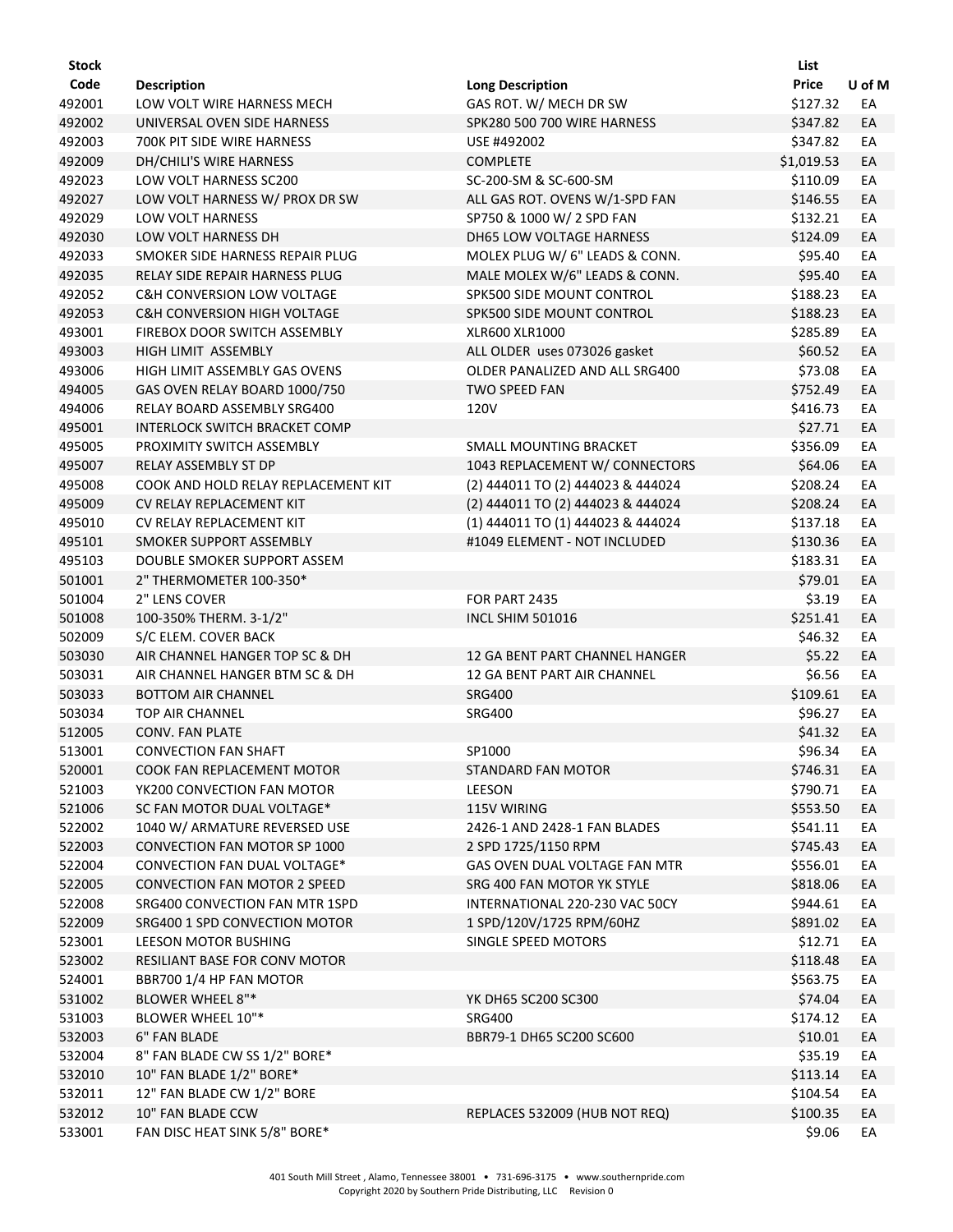| <b>Stock</b> |                                        |                                   | List     |        |
|--------------|----------------------------------------|-----------------------------------|----------|--------|
| Code         | <b>Description</b>                     | <b>Long Description</b>           | Price    | U of M |
| 533002       | FAN DISC HEAT SINK 1/2 BORE*           | SC200, SRG400                     | \$6.67   | EA     |
| 534001       | RADIAL FAN 9.375"x16 PETAL             | YK, SC300, SC600                  | \$77.33  | EA     |
| 541001       | <b>V-BELT CONV FAN DRIVE</b>           | <b>SP CONV FAN</b>                | \$19.43  | EA     |
| 543001       | PILLOW BLOCK BRGS                      | SP CONV FAN SHAFT                 | \$120.56 | EA     |
| 570002       | S/E ACTUATOR BRACKET                   |                                   | \$17.71  | EA     |
| 571002       | SMOKE EXTRACTOR MOTOR                  | <b>OBSOLETE SMOKE EXTRACTOR</b>   | \$838.76 | EA     |
| 571003       | <b>ACTUATOR MOTOR DIRECT DRIVE</b>     | <b>CURRENT SMOKE EXTRACTOR</b>    | \$616.61 | EA     |
| 571005       | YIELD KING EXHAUST FAN                 | YK                                | \$457.36 | EA     |
| 571015       | ACTUATOR MOTOR DIRECT DR.230V          | 230V S.E. ACTUATOR                | \$707.93 | EA     |
| 572001       | S/E MTR. CRANK ARM                     |                                   | \$21.55  | EA     |
| 572006       | BBR-79/700 SE LINKAGE ROD              |                                   | \$5.28   | EA     |
| 573028       | S/E DAMPER PLATE                       | NEW S/E DAMPER PLATE              | \$52.07  | EA     |
| 574006       | CURB TOP FOR NEW S/E 21 3/4"           | ADAPTER - NEW S/E - ROOF FAN      | \$213.79 | EA     |
| 574007       | CURB TOP FOR NEW S/E 18 3/4"           | ADAPTER - NEW S/E - ROOF FAN      | \$213.79 | EA     |
| 582001       | AIR SHUTTER FOR EP BURNER              |                                   | \$21.13  | EA     |
| 582005       | 24V BURNER TRANSFORMER*                |                                   | \$46.74  | EA     |
| 582006       | BURNER BLOWER MOTOR SWITCH RELAY       | EP burner                         | \$30.78  | EA     |
| 582007       | ELECTRODE-DI                           |                                   | \$127.10 | EA     |
| 582008       | <b>BURNER BLOWER MOTOR*</b>            | EP BURNER                         | \$290.50 | EA     |
| 582009       | BURNER BLOWER MOTOR CENTRIFUGAL SWITCH |                                   | \$11.73  | EA     |
| 582010       | NAT GAS VALVE EP*                      | VR8304M3194                       | \$369.02 | EA     |
| 582011       | NAT ELECTRODE EP*                      |                                   | \$89.68  | EA     |
| 582012       | HIGH-VOLTAGE LEAD EP*                  |                                   | \$33.25  | EA     |
| 582015       | LP ELECTRODE EP*                       |                                   | \$119.02 | EA     |
| 582016       | LP GAS VALVE EP*                       |                                   | \$369.02 | EA     |
| 582017       | SHORT FLAME SPREADER                   | <b>P250F</b>                      | \$99.30  | EA     |
| 582018       | LONG FLAME SPREADER                    | P250                              | \$102.78 | EA     |
| 582019       | FENWAL 3 TRY CONTROL MODULE*           | 35-630505-037                     | \$224.07 | EA     |
| 582020       | HIGH VOLTAGE BURNER TRANSFORMER        | 230V TO 24V TRANSFORMER           | \$88.69  | EA     |
| 582021       | HIGH VOLTAGE BURNER BLOWER MOTOR       | 230V BLOWER MOTOR                 | \$438.23 | EA     |
| 582022       | HIGH VOLTAGE IGNITION MODULE           | <b>230V BURNER CONTROL MODULE</b> | \$285.60 | EA     |
| 582023       | NAT GAS VALVE (CE APPROVED)            |                                   | \$686.51 | EA     |
| 582024       | SOLENOID FOR EURO GAS VALVE            | FOR BASO 96                       | \$131.79 | EA     |
| 582025       | LP GAS VALVE (CE APPROVED)             |                                   | \$705.97 | EA     |
| 582026       | ORIFICE HOLDER/CONNECTOR               | MAIN ORIFICE MOUNTING FLANGE      | \$30.28  | EA     |
| 582030       | VENTURI ASSEMBLY W/FLAME SPREADER      | P265 BURNER                       | \$288.11 | EA     |
| 582032       | WIRE LEADS AND MOUNTING BRACKET        | FENWAL IGNITION CONTROL MODULE    | \$41.54  | EA     |
| 582033       | CAP, INSULATOR-CONTROL                 | HI VOLTAGE LEAD COVER, MODULE     | \$1.54   | EA     |
| 582034       | <b>BURNER SIGHT GLASS</b>              |                                   | \$3.83   | EA     |
| 583001       | #43 ORIFICE .089"                      | LP 65,000 BTU                     | \$27.85  | EA     |
| 583003       | #13 ORIFICE .185"                      | NAT 100,000 BTU                   | \$27.85  | EA     |
| 583004       | #36 ORIFICE .107"                      | LP 100,000 BTU                    | \$27.85  | EA     |
| 583005       | #30 ORFICE .129"                       | NAT 50,000 BTU                    | \$27.85  | EA     |
| 583006       | #45 ORIFICE .082"                      | LP 50,000 BTU                     | \$27.85  | EA     |
| 583007       | 1/8" ORIFICE .125"                     | LP 125,000 BTU                    | \$27.85  | EA     |
| 583008       | #5 ORIFICE .205"                       | NAT 125,000 BTU                   | \$27.85  | EA     |
| 583009       | 5/32 ORIFICE.156"                      | LP 200,000 BTU                    | \$27.85  | EA     |
| 583010       | #1 ORIFICE .228"                       | NAT 150,000 BTU                   | \$27.85  | EA     |
| 583011       | #19 ORIFICE .166"                      | Nat. 75,000 BTU                   | \$27.85  | EA     |
| 583013       | #37 ORIFICE.104"                       | LP 75,000 BTU                     | \$27.85  | EA     |
| 583014       | G ORIFICE .261"                        | NAT 200,000 BTU                   | \$27.85  | EA     |
| 583015       | #29 ORIFICE .136"                      | LP 150,000 BTU                    | \$27.85  | EA     |
| 583016       | #26 ORIFICE .147"                      | NAT 65,000 BTU                    | \$27.85  | EA     |
| 584001       | #18 LP PILOT ORIFICE                   |                                   | \$19.28  | EA     |
| 584002       | LP GAS VALVE CONVERSION KIT            | HONEYWELL ONLY                    | \$34.28  | EA     |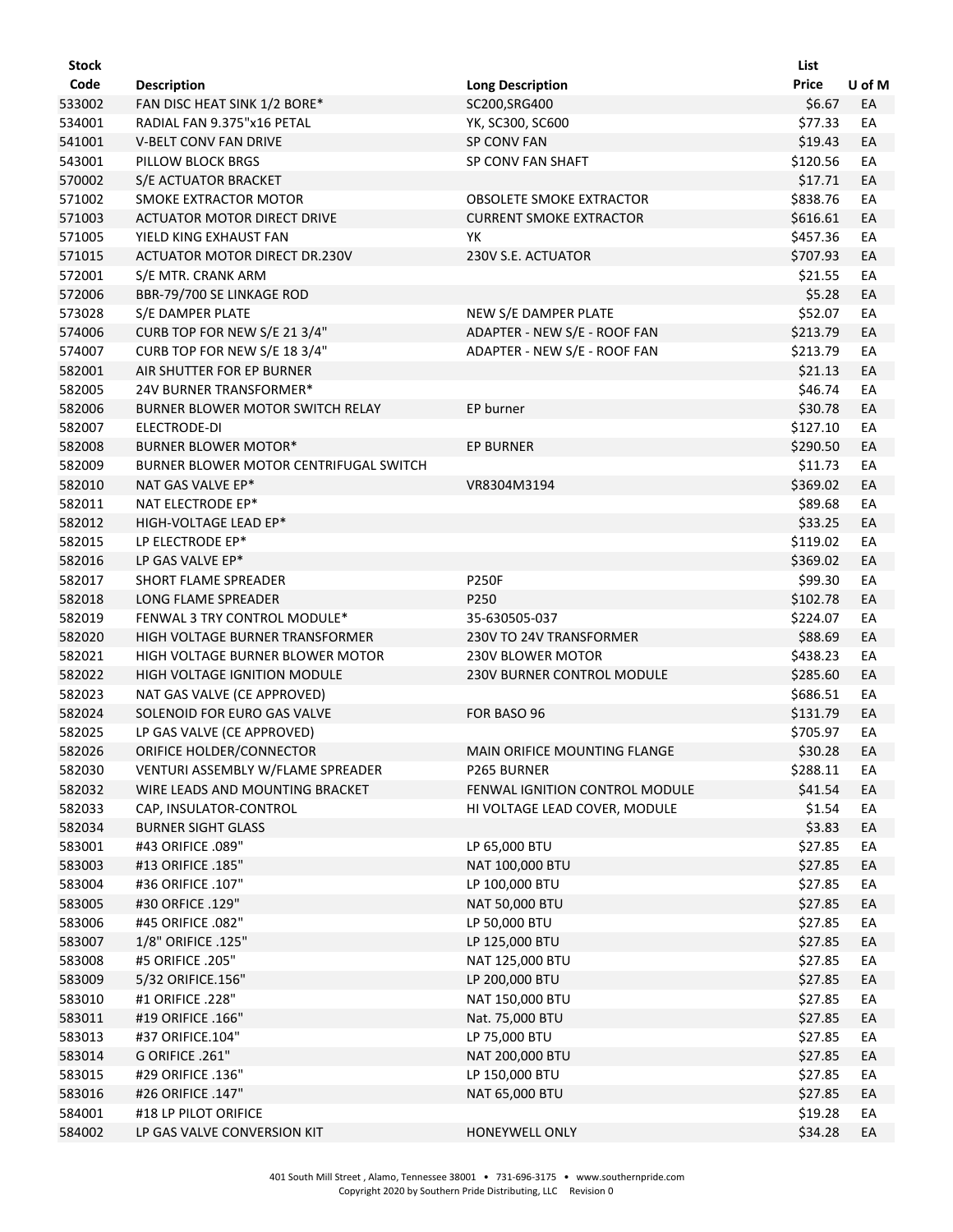| <b>Stock</b> |                                   |                                | List         |        |
|--------------|-----------------------------------|--------------------------------|--------------|--------|
| Code         | <b>Description</b>                | <b>Long Description</b>        | <b>Price</b> | U of M |
| 584003       | #24 NAT PILOT ORIFICE             |                                | \$18.97      | EA     |
| 584004       | NAT GAS VALVE CONVERSION KIT      | HONEYWELL ONLY                 | \$28.44      | EA     |
| 585001       | <b>GAS REGULATOR LP/NAT</b>       |                                | \$68.89      | EA     |
| 585004       | MANUAL GAS SHUTOFF                | 1/2FNPT X 1/2FNPT              | \$35.70      | EA     |
| 589101       | CONVERSION KIT 50K BTU/NAT        | NAT. GAS CONV. KIT 50,000 BTU  | \$79.14      | EA     |
| 589102       | CONVERSION KIT 50K BTU/LP         | LP GAS CONV. KIT 50,000 BTU    | \$79.14      | EA     |
| 589103       | <b>CONVERSION KIT 65K BTU/NAT</b> | NAT. GAS CONV. KIT 65,000 BTU  | \$79.14      | EA     |
| 589104       | <b>CONVERSION KIT 65K BTU/LP</b>  | LP GAS CONV. KIT 65,000 BTU    | \$79.14      | EA     |
| 589105       | CONVERSION KIT 75K BTU/NAT        | NAT.GAS CONV. KIT 75,000 BTU   | \$79.14      | EA     |
| 589106       | <b>CONVERSION KIT 75K BTU/LP</b>  | LP GAS CONV. KIT 75,000 BTU    | \$79.14      | EA     |
| 589107       | CONVERSION KIT 100K BTU/NAT       | NAT. GAS CONV. KIT 100,000 BTU | \$79.14      | EA     |
| 589108       | CONVERSION KIT 100K BTU/LP        | LP GAS CONV. KIT 100,000 BTU   | \$79.14      | EA     |
| 589109       | CONVERSION KIT 125K BTU/NAT       | NAT. GAS CONV. KIT 125,000 BTU | \$79.14      | EA     |
| 589110       | CONVERSION KIT 125K BTU/LP        | LP GAS CONV. KIT 125,000 BTU   | \$79.14      | EA     |
| 589111       | CONVERSION KIT 150K BTU/NAT       | NAT. GAS CONV. KIT 150,000 BTU | \$79.14      | EA     |
| 589112       | <b>CONVERSION KIT 150K BTU/LP</b> | LP GAS CONV. KIT 150,000 BTU   | \$79.14      | EA     |
| 589113       | CONVERSION KIT 200K BTU/NAT       | NAT. GAS CONV. KIT 200,000 BTU | \$79.14      | EA     |
| 589114       | CONVERSION KIT 200K BTU/LP        | LP GAS CONV. KIT 200,000 BTU   | \$79.14      | EA     |
| 592001       | KIT - YK-100 FAN CONVERSION       | CONV. MTR - HOWELL TO LEESON   | \$670.95     | EA     |
| 593004       | SMOKE EXTRACTOR ASSEMBLY          | <b>SPK, SP SERIES</b>          | \$1,617.00   | EA     |
| 593006       | S/E SHAFT COUPLER ASSEMBLY        | FOR NEW S/E                    | \$81.60      | EA     |
| 593007       | SMOKE EXTRACTOR MOUNTING KIT      |                                | \$74.45      | EA     |
| 593013       | S/E DOOR ASSEMBLY WITH DAMPER     | NEW STYLE S/E                  | \$224.46     | EA     |
| 593014       | NEW TO OLD STYLE S/E ADAPTOR      | ASSY MOUNT NEW S/E TO OLD OVEN | \$232.19     | EA     |
| 594001       | SPX300/K500 GAS BURNER NAT        | 75,000 BTU BURNER NAT. GAS     | \$1,011.10   | EA     |
| 594002       | SPX300/K500 GAS BURNER LP         | 75,000 BTU BURNER LP GAS       | \$1,011.10   | EA     |
| 594003       | SP750/1000 BURNER NAT. 150K       | 150,000 BTU BURNER NAT. GAS    | \$1,011.10   | EA     |
| 594004       | SP750/1000 BURNER LP 150K         | 150,000 BTU BURNER LP GAS      | \$1,011.10   | EA     |
| 594005       | SP120/MLR 150 BURNER NAT 65K      | 65,000 BTU BURNER NAT. GAS     | \$1,048.05   | EA     |
| 594006       | SP120/MLR 150 BURNER LP 65K       | 65,000 BTU BURNER SET LP GAS   | \$1,048.05   | EA     |
| 594007       | XLR 600/1400 BURNER NAT. 125K     | 125,000 BTU BURNER SET NAT GAS | \$1,151.21   | EA     |
| 594008       | XLR 600/1400 GAS BURNER LP        | 125,000 BTU BURNER SET LP GAS  | \$1,151.21   | EA     |
| 594009       | OLD 280/500K STYLE BURNER NAT     | 75,000 BTU BURNER NAT. GAS     | \$1,151.21   | EA     |
| 594010       | OLD 280/500K STYLE BURNER LP      | 75,000 BTU BURNER LP GAS       | \$1,151.21   | EA     |
| 594011       | OLD 700K STYLE BURNER NAT         | 100,000 BTU BURNER NAT GAS     | \$1,151.21   | EА     |
| 594012       | OLD 700K STYLE BURNER LP          | 100,000 BTU BURNER LP GAS      | \$1,151.21   | EA     |
| 594013       | 1600-4GAS BURNER NAT DUAL BRNR    | 150,000 BTU BURNER NAT GAS     | \$1,151.21   | EA     |
| 594014       | 1600-4GAS BURNER LP DUAL BRNR     | 150,000 BTU BURNER LP GAS      | \$1,151.21   | EA     |
| 594029       | <b>BURNER NAT EURO 65K</b>        | P250 EPN BURNER NAT 65,000 BTU | \$1,692.78   | EA     |
| 594030       | <b>BURNER LP EURO 65K</b>         | P250 EPLP BURNER LP 65,000 BTU | \$1,724.15   | EA     |
| 594033       | MLR850 BURNER NAT                 | 125,000 BTU NAT GAS            | \$1,048.05   | EA     |
| 594034       | MLR850 BURNER LP                  | 125,000 BTU LP GAS             | \$1,048.05   | EA     |
| 594035       | SPX300/K500 BURNER NAT MIRROR     | 75,000 BTU NAT. GAS            | \$1,011.10   | EA     |
| 594036       | SPX300/K500 BURNER LP MIRROR      | 75,000 BTU L.P. GAS            | \$1,011.10   | EA     |
| 594039       | <b>MLR150 BURNER NAT. MIRROR</b>  | 65,000 BTU NAT. GAS            | \$1,048.05   | EA     |
| 594040       | MLR150 BURNER LP MIRROR           | 65,000 BTU L.P. GAS            | \$1,048.05   | EA     |
| 594041       | MLR850 BURNER NAT MIRROR          | 125,000 BTU NAT. GAS           | \$1,048.05   | EA     |
| 594042       | MLR850 BURNER LP MIRROR           | 125,000 BTU LP. GAS            | \$1,048.05   | EA     |
| 594043       | SPK1400 BURNER NAT MIRROR         | 150,000 BTU K14A0000 +         | \$1,151.21   | EA     |
| 594044       | SPK1400 BURNER LP MIRROR          | 150,000 BTU K14A0000 +         | \$1,151.21   | EA     |
| 598001       | AIR CHANNEL WELDED ASSEM SC/DH    | 5 TIER                         | \$173.36     | EA     |
| 598002       | ELEMENT COVER ASSEMBLY FRONT      | SC/DH                          | \$78.08      | EA     |
| 598003       | <b>SS DRAFT DIVERTER</b>          | ALL 6" FLUE OVENS              | \$138.81     | EA     |
| 601106       | 2 STAGE REGULATOR SINGLE TANK     |                                | \$135.76     | EA     |
| 601109       | DUAL TANK REGULATOR W/PIGTAILS    |                                | \$185.03     | EA     |
|              |                                   |                                |              |        |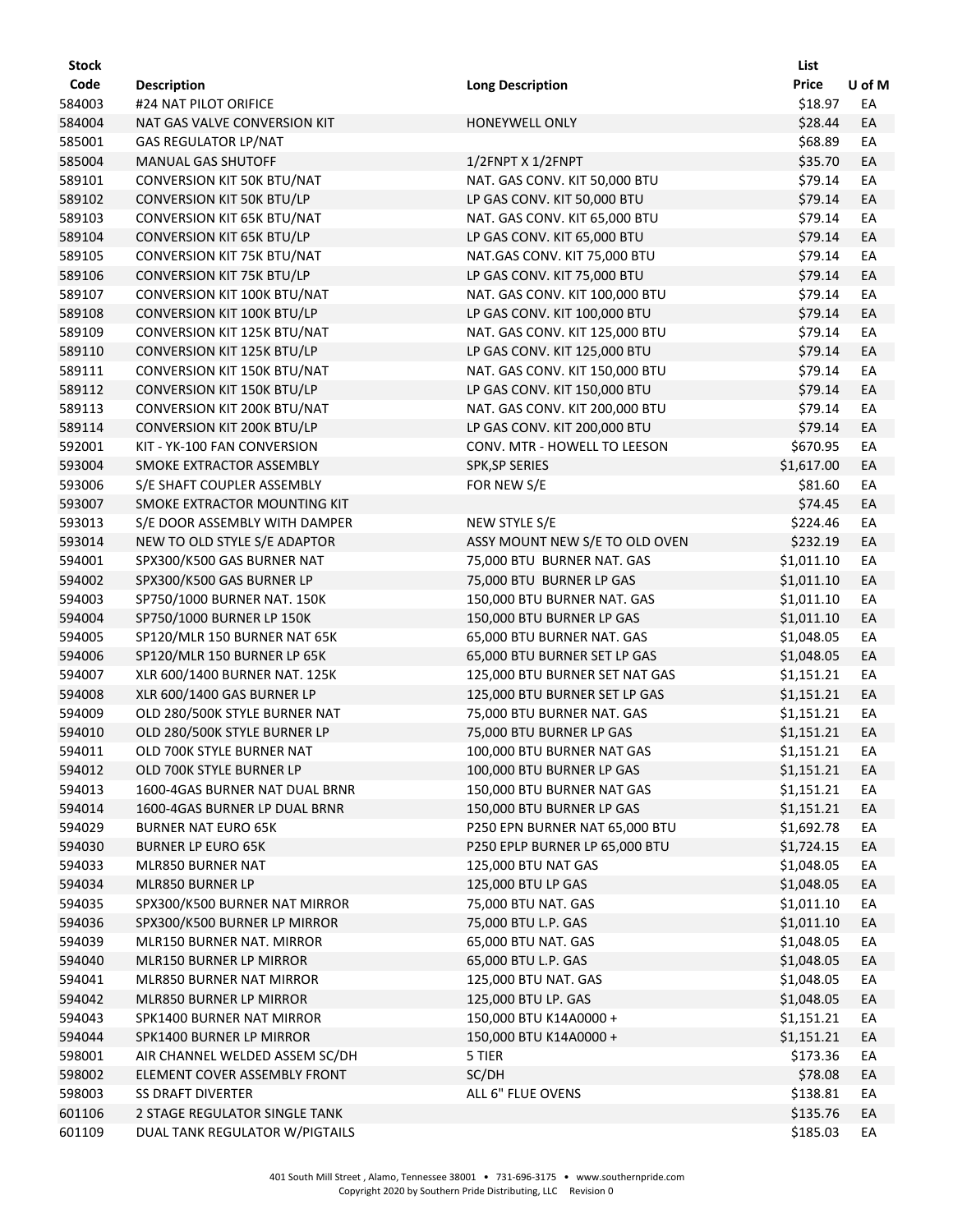| <b>Stock</b> |                                |                                | List         |        |
|--------------|--------------------------------|--------------------------------|--------------|--------|
| Code         | <b>Description</b>             | <b>Long Description</b>        | <b>Price</b> | U of M |
| 601204       | 1/2 X 3/8 REDUCER FTNG 110-8-6 |                                | \$4.83       | EA     |
| 601208       | 4'/5' LP GAS LINE              |                                | \$35.61      | EA     |
| 601210       | BRASS UNION 3/8NPT X 3/8 FLARE | REGULATOR/SUPPLY LINE FITTING  | \$3.87       | EA     |
| 601211       | GAS HOSE LP GAS 36" LONG       | GAS HOSE SPX-300 ON X TRAILER  | \$22.94      | EA     |
| 700006       | 1/2" SNAP RING                 | BLOWER WHEEL RETAINING CLIP    | \$1.91       | EA     |
| 712007       | 1/4-20 X 1/2 HEX HD BOLT SS    |                                | \$0.20       | EA     |
| 712009       | 1/4-20 X 3/4 HEX HD BOLT SS    |                                | \$0.27       | EA     |
| 712013       | THUMB SCREW KH / RACK SLIDE YK | 1/4-20 TRD X .277 D SHR X .085 | \$4.44       | EA     |
| 713008       | 5/16-18 X 2"HH BOLT SS         |                                | \$0.72       | EA     |
| 713009       | 5/16"-18 X 1 1/2" SS HH BOLT   |                                | \$0.63       | EA     |
| 716001       | 1/2-13 X 2 1/2" HX HD BOLT SS  | ROTISSERIE WHEEL STUB          | \$2.84       | EA     |
| 716003       | 1/2-13x1-3/4 HH BOLT SS        | 2" FLANGE BEARING MOUNT BOLT   | \$2.00       | EA     |
| 718001       | 5/8"-11 X 1 3/4" SS HH BOLTS   |                                | \$3.21       | EA     |
| 725001       | 8-32 X 1/2 HEX TRIM MS SS      |                                | \$0.21       | EA     |
| 725004       | 8-32 X 1/2 SOHMS SS            | SLOTTED OVAL HD MACHINE SCREW  | \$0.15       | EA     |
| 725006       | 8-32 X 3/8 SOHMS SS            | SLOTTED OVAL HEAD MS SS        | \$0.11       | EA     |
| 725008       | 8-32 x 3/8" SHWH MS SS         | SLOTTED/HEX/WASHER HEAD        | \$0.27       | EA     |
| 725010       | 8-32 X 3/8 SPHMS SS            | SLOTTED PAN HD MACHINE SCREW   | \$0.12       | EA     |
| 726011       | 10-32 X3/8 SOHMS SS            | SLOTTED OVAL HD MACHINE SCREW  | \$0.15       | EA     |
| 726012       | 10-32 X 1/2 SPHMS SS           | SLOTTED PAN HD MACHINE SCREW   | \$0.20       | EA     |
| 726013       | 10-32 X 1/2" SOHMS SS          |                                | \$0.15       | EA     |
| 726015       | 10-32 X 1/2 HWH MS SS          | HEX WASHER HEAD/NON SLOTTED    | \$0.27       | EA     |
| 732501       | 1/4 FLAT WASHER SS             |                                | \$0.05       | EA     |
| 732502       | 1/4 SPLIT LOCK WASHER SS       |                                | \$0.06       | EA     |
| 733001       | 5/16 FLAT WASHER SS            |                                | \$0.09       | EA     |
| 733002       | 5/16 SPLIT LOCK WASHER SS      |                                | \$0.08       | EA     |
| 734003       | 2" X 1/2" I.D. X1/16" WASHER   | 2" X 1/2" I.D. X1/16" WASHER   | \$1.10       | EA     |
| 734004       | 1/2" X 1 1/2" SS FENDER WASHER | ROTISSERIE WHEEL STUB WASHER   | \$0.51       | EA     |
| 734502       | 1/2 FLAT WASHER SS             |                                | \$0.30       | EA     |
| 735502       | 5/8" SS LOCK WASHER            |                                | \$0.61       | EA     |
| 742503       | 1/4-20 HEX NUT SS              |                                | \$0.14       | EA     |
| 743002       | 5/16-18 ACORN NUT SS           |                                | \$0.83       | EA     |
| 744503       | 1/2"-13 LOCKING ACORN NUT SS   | <b>SPX FIREBOX HANDLE</b>      | \$7.82       | EA     |
| 744505       | 1/2-13 HEX NUT SS              |                                | \$0.54       | EA     |
| 745501       | 5/8"-11 SS HH NUT              |                                | \$1.32       | EA     |
| 760001       | 1/4-20 SS THREADSERT           | <b>CLOSED END SEMI-HEX</b>     | \$2.65       | EA     |
| 763001       | RIVET-1/8" Corner Raduis Pl.   | Hole .129-.133 Grip .313-.3    | \$0.00       | EA     |
| 763004       | 1/8 SS POP RIVET LONG          | SB43SB                         | \$0.22       | EA     |
| 771001       | DOOR CLOSER SS*                |                                | \$98.45      | EA     |
| 771002       | SS DOOR CLOSER CATCH*          |                                | \$22.48      | EA     |
| 773001       | S.S. BALL BEARINGS W/STUDS     | ROLLERS FOR BBR-79-2/-3        | \$19.37      | EA     |
| 800001       | <b>DAMPER CONTROL SWIVEL</b>   |                                | \$21.05      | EA     |
| 812012       | 1/4-20 X 1 1/4" HHCS BLK OXIDE | GR 8 WHEEL HUB BOLT            | \$0.27       | EA     |
| 812013       | 1/4-20 x1/2"HHCS GR8 BLK OXIDE | SHORT WHEEL HUB BOLTS          | \$0.35       | EA     |
| 813003       | 5/16-18 X 1 1/2 HHCS BLK OXIDE | WHEEL HUB BOLT GR8             | \$0.66       | EA     |
| 813006       | 5/16-18 X3/4" HHCS GR8 BLK OXI | SHORT WHEEL HUB BOLTS BLACK OX | \$0.73       | EA     |
| 814002       | 3/8-16 X 3/4 FHCS              | FLAT HEAD CAP SCREW BLACK OXID | \$0.64       | EA     |
| 832503       | FENDER WASHER 1/4" ID X 1 1/4" | OD ZINC PLATED .04 - .06 THICK | \$0.00       | EA     |
| 832504       | 1/4" SLW BLK OXIDE GR 8        | ROT. WHEEL HUB LOCK WASHER     | \$0.13       | EA     |
| 833004       | 5/16 SPLIT LOCK WASHER BLK OXI | GR 8 WHEEL HUB LOCK WASHER     | \$0.17       | EA     |
| 851005       | KEYSTOCK 3/16" SQ X 1" LONG    |                                | \$1.18       | EA     |
| 852002       | 1/2 X 7/16 X 1 3/8 "KEY STOCK  |                                | \$2.93       | EA     |
| 853002       | 1/4 X 1 WOODRUFF KEY           |                                | \$1.26       | EA     |
| 853003       | 3/8 IN. X 1 IN WOODRUFF KEY    |                                | \$2.65       | EA     |
| 853004       | 3/8" X 1.5" WOODRUFF KEY       | USA #1212 / SP-1000 ROT AXLE   | \$3.54       | EA     |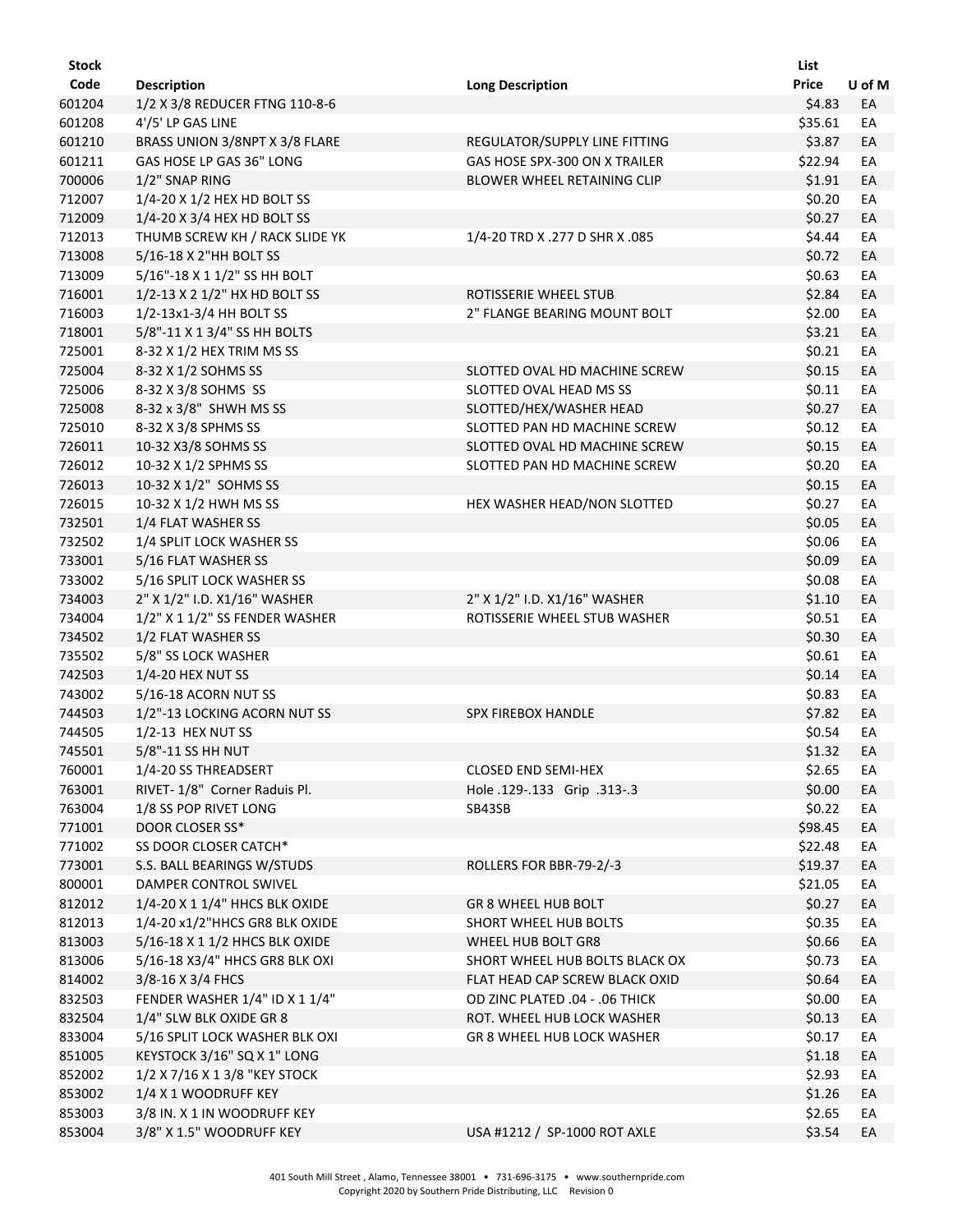| Stock  |                                                       |                                     | List         |        |
|--------|-------------------------------------------------------|-------------------------------------|--------------|--------|
| Code   | <b>Description</b>                                    | <b>Long Description</b>             | <b>Price</b> | U of M |
| 853005 | STEP KEY 3/8 TO 1/4 WOODRUFF                          |                                     | \$7.94       | EA     |
| 854005 | HINGE PIN CONV FAN ASSEMBLY                           | SP1000                              | \$0.00       | EA     |
| 860001 | 10-32 HEX THREAD SERT                                 | GRIP .02 - .130, YELLOW STEEL       | \$0.34       | EA     |
| 860003 | 8-32 THREADSERT YELLOW                                | .080 - .130 GRIP, OPEN END          | \$0.41       | EA     |
| 860004 | 10-32 KNURLED THREAD SERT                             | GRIP .02 - .130, YELLOW             | \$0.73       | EA     |
| 870001 | <b>DOOR HINGE</b>                                     | fits single drop down door          | \$101.01     | EA     |
| 870003 | DOOR HINGE*                                           | fits all double door ovens          | \$65.51      | EA     |
| 870006 | HINGE PIN WASHER                                      | 1070 STYLE HINGE                    | \$1.32       | EA     |
| 871001 | PULL HANDLE END SUPPORT                               |                                     | \$18.77      | EA     |
| 871002 | <b>DOOR TURN HANDLE</b>                               |                                     | \$81.93      | EA     |
| 871006 | MOBILE DOOR STOPS                                     |                                     | \$38.36      | EA     |
| 871007 | ONE PIECE DOOR HANDLE                                 | 9-1/2" CENTER TO CENTER             | \$60.52      | EA     |
| 871013 | <b>DOOR LATCH</b>                                     | SC/YK/OT                            | \$143.05     | EA     |
| 871015 | SLAM LATCH W/STRIKER CHROME                           |                                     | \$232.69     | EA     |
| 871016 | <b>SLAM LATCH - STRIKER ONLY</b>                      |                                     | \$92.79      | EA     |
| 871022 | KASON LOCK BOX LOCK                                   | 2014 LOCK BOX LOCK                  | \$18.25      | EA     |
| 872001 | <b>FIREBOX DOOR GRIP COVER</b>                        | SC600/120/300/500/700/850/1000      | \$12.24      | EA     |
| 872005 | <b>BLACK FLAT VINYL GRIP</b>                          |                                     | \$1.32       | EA     |
| 873001 | BLACK BUMPER W/STUD                                   | 75 DUROMETER, 8-32 THREAD SIZE      | \$3.95       | EA     |
| 874002 | 7/8 DOME HOLE PLUG BLK                                |                                     | \$1.32       | EA     |
| 900015 | <b>CHICKEN SPIT</b>                                   | SP120                               | \$67.95      | EA     |
| 900017 | <b>STEAM PAN COVER</b>                                | DH65 STEAM PAN COVER                | \$174.08     | EA     |
| 900022 | <b>150 CHICKEN SPIT</b>                               |                                     | \$87.39      | EA     |
| 912003 | 2-1/2" STEAM PAN                                      | <b>YK DH65 SC200</b>                | \$62.28      | EA     |
| 912006 | 4" STEAM PAN                                          | <b>YK SC300</b>                     | \$112.87     | EA     |
| 912007 | <b>6" STEAM PAN</b>                                   | <b>DH65 SRG400</b>                  | \$155.70     | EA     |
| 912011 | NATURAL DRIPPINGS CATCH PAN                           | <b>GRAVY PAN ASSEMBLY</b>           | \$514.69     | EA     |
| 912021 | DRAIN PAN CLEANING ASSEMBLY                           | ROTISSERIE SMOKERS                  | \$462.00     | EA     |
| 912022 | SRG DRAIN PAN CLEANING ASSEMBL                        | <b>SRG-400</b>                      | \$430.00     | EA     |
|        |                                                       | <b>USE WITH #431007</b>             | \$41.34      |        |
| 931001 | CONTROL PROGRAMMING TOOL<br><b>BEARING PULLER KIT</b> |                                     | \$98.43      | EA     |
| 931002 | 8" x 32" CHROME PRODUCT RACK                          | BBR79-1                             | \$80.45      | EA     |
| 970001 |                                                       | DH65 SC200 SC300 SRG400 YK100 YK200 | \$37.00      | EA     |
| 970002 | 17-3/4" X 26" CHROME PRODUCT RACK *                   |                                     |              | EA     |
| 970004 | 17" X 17-3/4" CHROME PRODUCT RACK                     | SC100                               | \$45.21      | EA     |
| 970005 | 10" X 34" CHROME PRODUCT RACK                         | BMJ350I BMJ1000 XLR350              | \$48.11      | EA     |
| 970010 | 12" X 60" CHROME PRODUCT RACK                         | INTERMETRO BBR700 BBR79             | \$259.88     | EA     |
| 970011 | 12" X 29" CHROME PRODUCT RACK                         | OT300 SPK280 SPX300                 | \$43.00      | EA     |
| 970013 | 18" x 48" CHROME PRODUCT RACK                         |                                     | \$89.00      | EA     |
| 970014 | 12" X 48" CHROME PRODUCT RACK                         | SP(K)700 XLR1600                    | \$64.00      | EA     |
| 970015 | 18" X 22" CHROME PRODUCT RACK                         | <b>MLR850 XLR600</b>                | \$80.00      | EA     |
| 970017 | 12" X 42" CHROME PRODUCT RACK *                       | SPK500 SP750 XLR(SPK)1400           | \$60.00      | EA     |
| 970020 | 18" X 42" CHROME PRODUCT RACK                         | XLR(SP)(SPK)1000 SP(K)1400          | \$88.00      | EA     |
| 970021 | 10" X 22-1/4" CHROME PRODUCT RACK                     | MLR150 SP120                        | \$34.00      | EA     |
| 971001 | 17-3/4" X 26" SS PRODUCT RACK *                       | DH65 SC200 SC300 SRG400 YK100 YK200 | \$93.00      | EA     |
| 971006 | 12" X 29" SS PRODUCT RACK                             | OT300 SPK280 SPX300                 | \$80.00      | EA     |
| 971007 | 18" X 48" SS PRODUCT RACK                             |                                     | \$231.00     | EA     |
| 971008 | 12" X 48" SS PRODUCT RACK                             | SP(K)700 XLR1600-4                  | \$132.00     | EA     |
| 971009 | 18" X 22" SS PRODUCT RACK                             | <b>MLR850 XLR600</b>                | \$210.00     | EA     |
| 971010 | 12" X 42" SS PRODUCT RACK                             | SPK500 SP750 XLR(SPK)1400           | \$119.00     | EA     |
| 971011 | 18" X 42" SS PRODUCT RACK                             | XLR(SP)(SPK)1000 SP(K)1400          | \$228.00     | EA     |
| 971013 | 10" X 22-1/4" SS PRODUCT RACK                         | MLR150 SP120                        | \$71.00      | EA     |
| 972003 | CHROME RIB RACK SC / DH / SRG                         | 13 RIBS PER RACK                    | \$124.00     | EA     |
| 972010 | XLR-1000 RIB RACK 18 X 42                             | 12 RACKS - 22 RIBS PER RACK         | \$238.84     | EA     |
| 972502 | SS RIB RACK SC / DH / SRG                             | 13 RIBS PER RACK                    | \$241.00     | EA     |
| 972511 | SS MODULAR RIB RACK 5 SLOT                            |                                     | \$49.50      | EA     |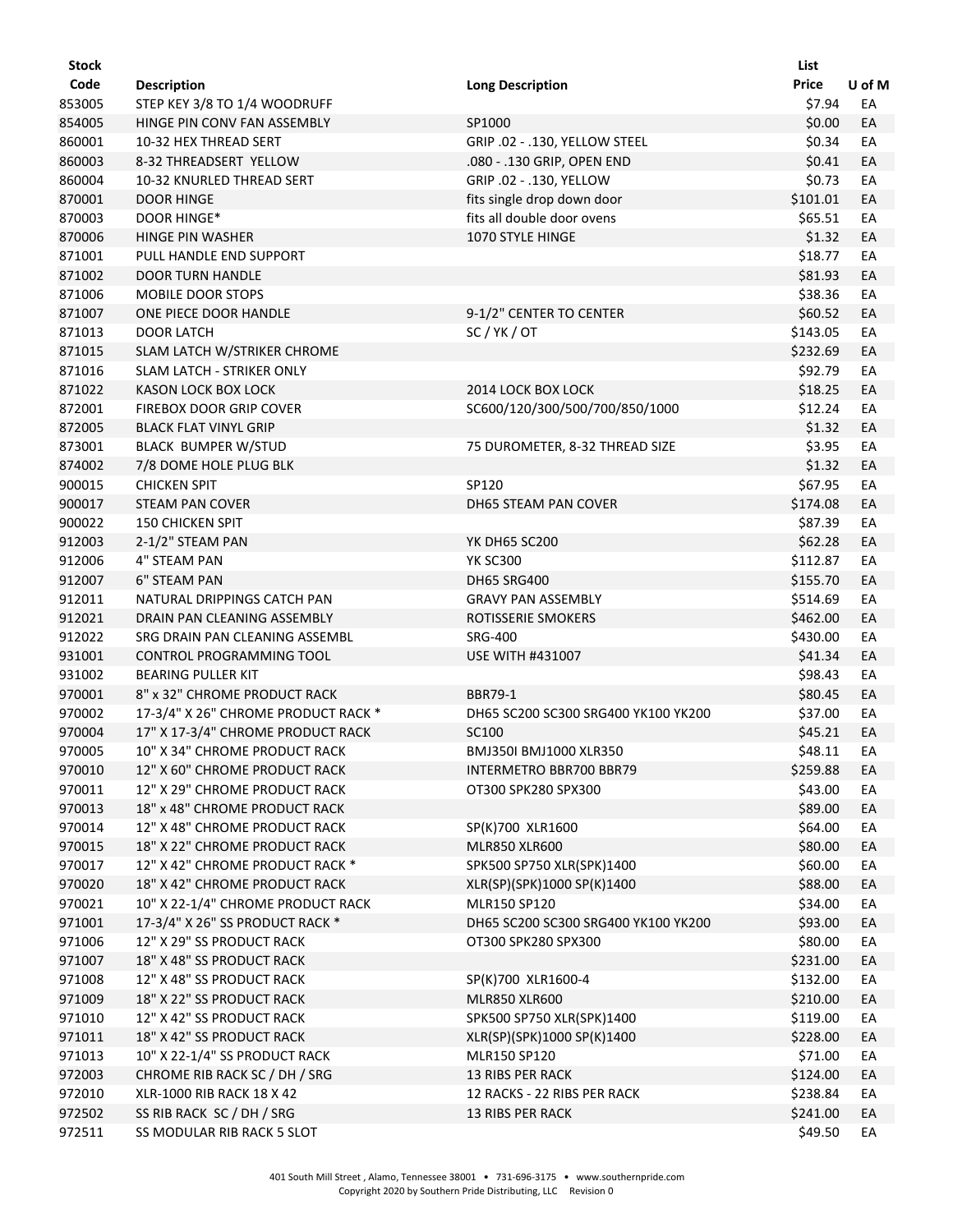| <b>Stock</b> |                                    |                                           | List     |        |
|--------------|------------------------------------|-------------------------------------------|----------|--------|
| Code         | <b>Description</b>                 | <b>Long Description</b>                   | Price    | U of M |
| 972512       | <b>SS MODULAR RIB RACK 4 SLOT</b>  |                                           | \$50.00  | EA     |
| 973001       | HANGER RACK RETAINER CLIP          | 300/500/700(12")                          | \$9.07   | EA     |
| 973002       | <b>RACK PINS</b>                   | 700(18")/750/SP(K)1000                    | \$7.45   | EA     |
| 973003       | <b>RACK PINS</b>                   | 300/500/700(12") UNITS                    | \$6.35   | EA     |
| 973004       | HANGER RACK RETAINER CLIP          | 120/150/850/1400                          | \$9.07   | EA     |
| 973005       | MLR150 LOOSE RACK PIN              |                                           | \$6.05   | EA     |
| 973006       | FOOD RACK RETAINER PIN             | MLR-850, SPK1400                          | \$6.05   | EA     |
| 973009       | <b>HANGER RACK RETAINER CLIP</b>   | 700(18")/SP(K)1000                        | \$9.07   | EA     |
| 974005       | <b>HAM RACK 500K</b>               |                                           | \$72.66  | EA     |
| 976010       | <b>BBR700 RACK HANGER ASSEMBLY</b> | WELDED ENDS (INTERMETRO) 3 TIER 12" X 60" | \$559.68 | EA     |
| 976082       | TEFLON TUBE 4 1/2" LONG            | 79-1 RACK TEFLON                          | \$22.30  | EA     |
| 977001       | RACK SLIDE TOP YK 5 RACK           | <b>CLOSED TOP SLIDE HOLDS 2 RACKS</b>     | \$115.46 | EA     |
| 977002       | RACK SLIDE BTM YK 5 RACK           | <b>CLOSED TOP SLIDE HOLD 3 RACKS</b>      | \$123.88 | EA     |
| 977013       | RACK SLIDES 1.5" SPACED            | SC300, SRG400                             | \$75.82  | EA     |
| 990011       | UMBRELLA HOLDER ASSEMBLY           | SPX300, SPK500, SP1000                    | \$159.00 | EA     |
| 993008       | K SERIES RACK RETAINER KIT         | <b>1 RACK END RETAINER KIT</b>            | \$19.37  | EA     |
| 993009       | <b>XLR RACK RETAINER KIT</b>       | 1 RACK END RETAINER KIT                   | \$19.35  | EA     |
| 994001       | SP750 RACK HANGER ASSEMBLY         | LASER ENDS 5 TIER 12" X 42"               | \$422.98 | EA     |
| 994002       | <b>MLR150 RACK HANGER ASSEMBLY</b> | LASER ENDS 3 TIER 10" X 22"               | \$263.15 | EA     |
| 994003       | XLR(SPK)1400 RACK HANGER ASSEMBLY  | WELDED ENDS 5 TIER 12" X 42"              | \$402.59 | EA     |
| 994005       | XLR600 RACK HANGER ASSEMBLY        | WELDED ENDS 3 TIER 18" X 22"              | \$329.22 | EA     |
| 994006       | SPK700 RACK HANGER ASSEMBLY        | WELDED ENDS 3 TIER 12" X 48"              | \$622.89 | EA     |
| 994007       | SPK500 RACK HANGER ASSEMBLY        | LASER ENDS 3 TIER 12" X 42"               | \$322.36 | EA     |
| 994008       | SP(K)1000 RACK HANGER ASSEMBLY     | LASER ENDS 3 TIER 18" X 42"               | \$466.47 | EA     |
| 994009       | SP120 RACK HANGER ASSEMBLY         | LASER ENDS 2 TIER 10" X 22"               | \$254.18 | EA     |
| 994010       | SPX300 RACK HANGER ASSEMBLY        | LASER ENDS 3 TIER 12" X 30"               | \$317.11 | EA     |
| 994012       | SPK280 RACK HANGER ASSEMBLY        | WELDED ENDS 3 TIER 12" X 30"              | \$591.39 | EA     |
| 994013       | SPK500 RACK HANGER ASSEMBLY        | WELDED ENDS 3 TIER 12" X 42"              | \$612.27 | EA     |
| 994014       | BBR79-1 RACK HANGER ASSEMBLY       | WELDED ENDS 3 TIER 8" X 32"               | \$432.35 | EA     |
| 994015       | XLR(SPK)1400 RACK HANGER ASSEMBLY  | WELDED ENDS 5 TIER 18" X 42"              | \$714.21 | EA     |
| 994016       | MLR850 RACK HANGER ASSEMBLY        | LASER ENDS 5 TIER 18" X 22"               | \$452.91 | EA     |
| 994017       | <b>XLR600 RACK HANGER ASSEMBLY</b> | LASER ENDS 3 TIER 18" X 22"               | \$447.45 | EA     |
| 994018       | SP700 RACK HANGER ASSEMBLY         | LASER ENDS 3 TIER 12" X 48"               | \$351.09 | EA     |
| 994022       | XLR(SPK)1400 RACK HANGER ASSEMBLY  | WELDED ENDS 4 TIER 18" X 42"              | \$682.63 | EA     |
| 994023       | SP(K)1000 RACK HANGER ASSEMBLY     | LASER ENDS 4 TIER 18" X 42"               | \$467.04 | EA     |
| 994024       | SPK14A0 RACK HANGER ASSEMBLY       | LASER ENDS 5 TIER 12" X 42"               | \$436.34 | EA     |
| 994025       | SPK14A0 RACK HANGER ASSEMBLY       | LASER ENDS 5 TIER 18" X 42"               | \$473.07 | EA     |
| 994026       | SPK14A0 RACK HANGER ASSEMBLY       | LASER ENDS 4 TIER 18" X 42"               | \$498.54 | EA     |
| 994027       | SP(K)1000 RACK HANGER ASSEMBLY     | LASER ENDS 5 TIER 18" X 42"               | \$471.00 | EA     |
| 994028       | XLR1600-4 RACK HANGER ASSEMBLY     | WELDED ENDS 7 TIER 18" X 48"              | \$987.48 | EA     |
| 994030       | XLR1600-4 RACK HANGER ASSEMBLY     | WELDED ENDS 7 TIER 12" X 48"              | \$786.67 | EA     |
| 994031       | SP70A RACK HANGER ASSEMBLY         | LASER ENDS 3 TIER 18" X 48"               | \$561.89 | EA     |
| 995007       | 500 COMP BOX COMPLETE              | <b>COMPLETE ASSEMBLY</b>                  | \$273.48 | EA     |
| ZP0439       | BOLT ON DRAIN HR W/2124            |                                           | \$60.74  | EA     |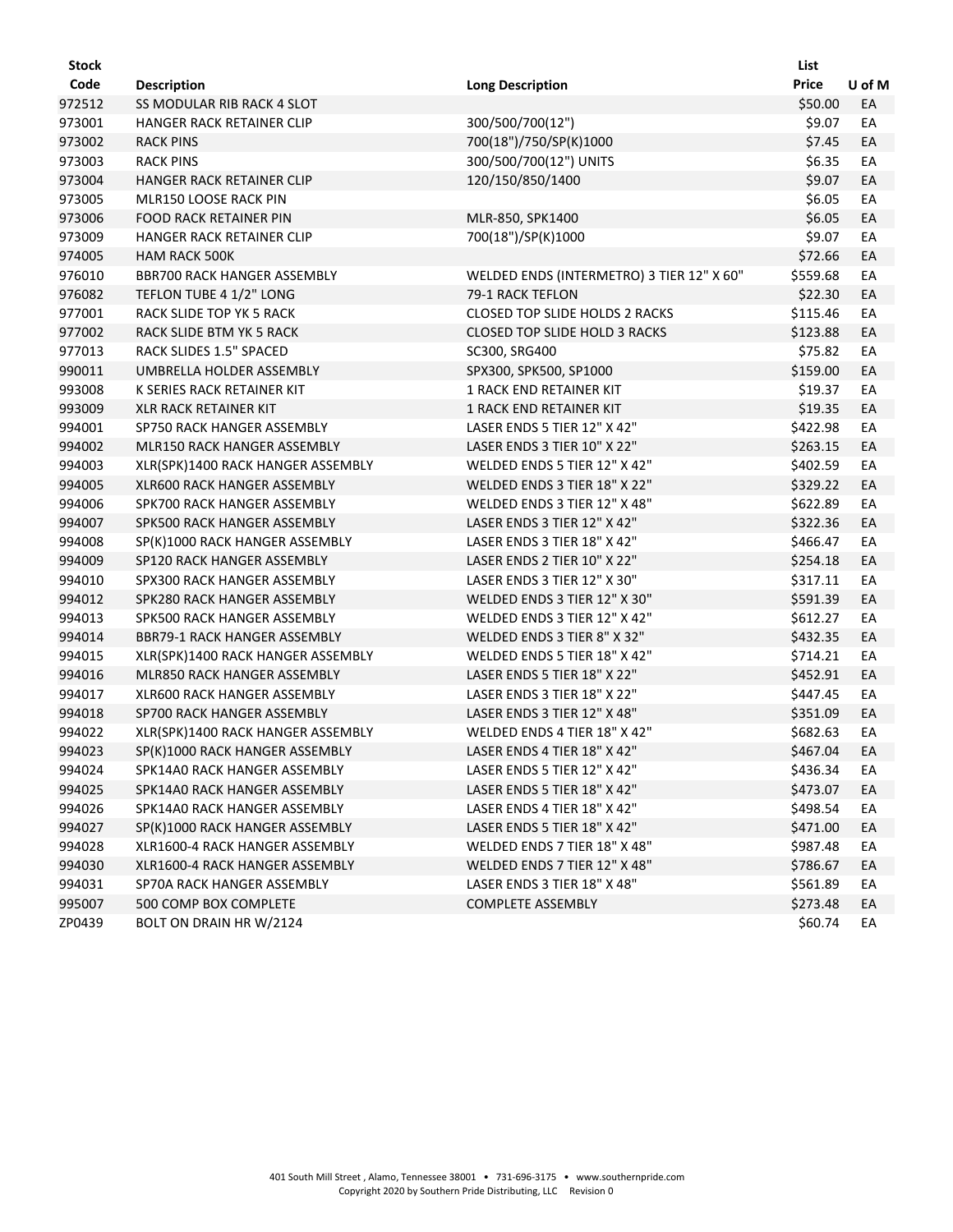# Shipping Information

#### **Common Carrier**

Unless otherwise stated, Southern Pride will assign a shipping company to deliver to specific "ship to" address. Shipping charges will be prepaid and added.

A handling charge of \$10 per order will be added to all orders shipped via parcel delivery. Waived on orders under \$50.00 net price of parts ordered.

A crating charge of \$25 per order will be added to all orders shipped via LTL delivery.

#### **Customer Arranged Carrier**

Customer is responsible for providing the third‐party account number.

A handling charge of \$10 per order will be added to all orders shipped via parcel delivery. Waived on orders under \$50.00 net price of parts ordered.

A crating charge of \$25 per order will be added to all orders shipped via LTL delivery.

#### **Customer pick up at Southern Pride**

Order must be placed at least two business days in advance of desired pick up.

#### **Delivery with Smokers by Contract Carrier**

In addition to other fees, a delivery fee of \$50 per pallet is charged by the contract carriers. A fee of \$50 per pallet will be charged for each pallet that is wrapped in white plastic.

#### **Shipping Partial Orders**

In the event one or more items is unavailable at the time the order is placed, the order will be held until it can be shipped complete. If the customer requests that a partial order be shipped, the customer is responsible for shipping costs on all shipments.

#### **Damaged Goods**

Thoroughly inspect the shipment immediately upon arrival. If goods are received in damaged condition, it is important you notify the carrier and insist on a notation of the damage on the freight bill. Without this notation, no claim can be enforced against the carrier. If the damage is extensive, it might be necessary to refuse the shipment and have it returned to Southern Pride. If concealed damage is discovered, notify the carrier as soon as possible and request an inspection. Unless you do this, the carrier will not entertain any claim for damage. If you give the carrier a clear receipt for goods that have been damaged in transit, you do so at your own risk and expense.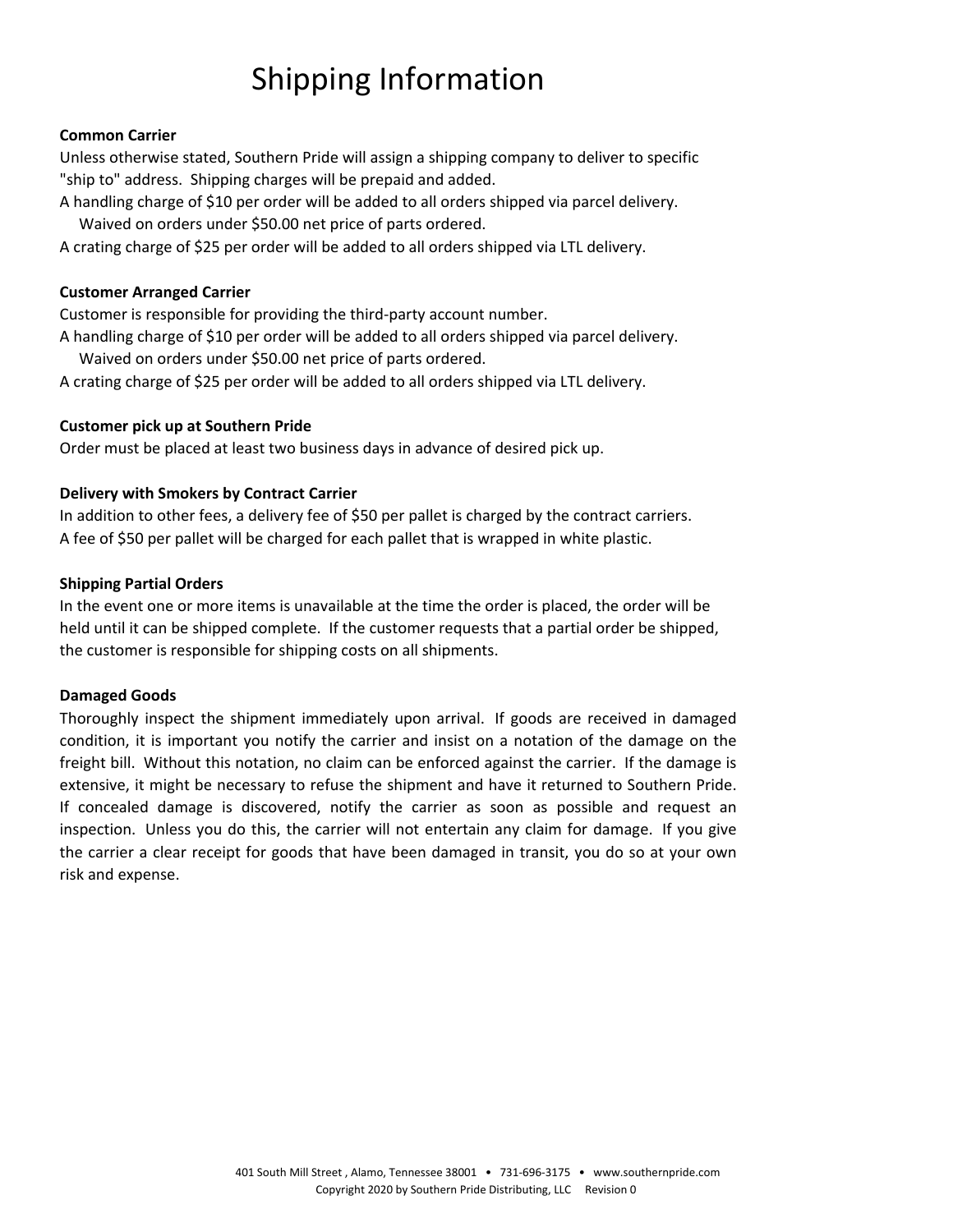### Sales Terms and Conditions

**PLEASE READ THE FOLLOWING TERMS AND CONDITIONS CAREFULLY. THEY MATERIALLY AFFECT THE PARTIES' OBLIGATIONS. SELLER WILL ACCEPT ORDERS AND DO BUSINESS ONLY ON THE TERMS AND CONDITIONS ON THIS FORM.**

**I. ACCEPTANCE AND AGREEMENT**: The provisions on the face of the Southern Pride Distributing, LLC (the "Seller") acknowledgment and these Terms and Conditions of Sale constitute the entire agreement between Seller and the customer (the "Customer") with respect to the purchase and sale of the products covered hereby (the "Products"), and supersede Customer's purchase order and all other communication between the parties, whether written or oral. No purported modification or waiver of the provisions hereof shall be binding on Seller for any reason of purpose unless contained in writing signed by an authorized representative of Seller.

**II. LIMITED WARRANTY:** Southern Pride Distributing, LLC. warrants to the original purchaser that any original part found to be defective in material or workmanship will, at Southern Pride Distributing's option, subject to provisions hereinafter stated, be replaced with a new or rebuilt part. The part warranty remains in effect for ninety (90) days from installation, or one hundred and eighty (180) days from the original sell date, whichever occurs first. All warranty parts ship via standard ground delivery service. If requested by Seller, the defective part must be returned within thirty (30) days of the receipt of the replacement part, otherwise Customer is responsible for payment of the replacement part. The warranty does not cover the following:

**• Improper installation, delivery or maintenance.** 

**Eailure of the Product if it is abused, misused, or used for other than the** intended purpose.

▪ Products which are not defective or broken, or which are working as described in the Owner's Manual.

- Damage to the Product caused by accident, fire, floods or acts of God.
- Damage caused by services performed by unauthorized service companies.

▪ Service calls to correct the installation of your Product or to instruct you how to use your Product.

**III. NO IMPLIED WARRANTY, REPRESENTATION OR CONDITION:** To the extent permitted by law, neither Southern Pride nor any company/individual affiliated with it, makes any warranties, representations, conditions or promises express or implied as to the quality, performance or freedom from defect of the Products covered by these warranties other than those set forth above, and NO STATUTORY OR IMPLIED WARRANTIES OR CONDITIONS OF MERCHANTABILITY OR APPLICABLE PERIOD OF WARRANTY SET FORTH ON THIS PAGE. THE PURCHASER'S ONLY REMEDIES IN CONNECTION WITH THE BREACH OR PERFORMANCE OF ANY WARRANTY ON THE PRODUCTS ARE THOSE SET FORTH ON THIS PAGE. IN NO EVENT WILL SOUTHERN PRIDE OR ANY COMPANY/INDIVIDUAL AFFILIATED WITH IT BE LIABLE FOR INCIDENTAL OR CONSEQUENTIAL DAMAGES. In no event shall Sothern Pride be liable for loss of use, loss of revenue or profit, or loss of product, or for any indirect, incidental or consequential damages.

**IV. LIMITATION OF LIABILITY:** SELLER WILL NOT BE LIABLE UNDER ANY CIRCUMSTANCES FOR ANY INCIDENTAL, CONSEQUENTIAL OR SPECIAL DAMAGES, INCLUDING WITHOUT LIMITATION ANY LOST PROFITS OR LABOR COSTS, ARISING FROM THE SALE, USE OR INSTALLATION OF THE PRODUCTS, FROM THE PRODUCTS BEING INCORPORATED INTO OR BECOMING A COMPONENT OF ANOTHER PRODUCT OR FROM ANY OTHER CAUSE WHATSOEVER, WHETHER BASED ON WARRANTY (EXPRESSED OR IMPLIED) OR OTHERWISE BASED ON CONTRACT, ON TORT OR ANY OTHER THEORY OF LIABILITY, AND REGARDLESS OF ANY ADVICE OR REPRESENTATIONS NOT IN WRITING THAT MAY HAVE BEEN RENDERED BY SELLER CONCERNING THE SALE, USE OR INSTALLATION OF THE PRODUCTS. In the event the above warranty fails to correct the purchaser's problems caused by defects in workmanship and/or materials, purchaser's exclusive remedy shall be limited to payment by Southern Pride of actual damages in an amount not to exceed the amount paid for the product.

**V. DELAYS BEYOND THE CONTROL OF THE SELLER:** Seller shall have no liability as a result of any delay or failure to manufacture, ship or deliver any Products to Customer if such delay or failure is directly or indirectly caused by fire, flood, strike, or other labor dispute, accident, inadequate transportation, shortage of labor, material or supplies, or due to regulations, priorities or orders of any governmental authority or due to any other cause, whether or not similar to the foregoing, beyond the reasonable control of Seller.

**VI. CANCELLATION/CHANGE ORDERS**: Seller must receive written notification of all cancellations and changes on in‐house orders within 48 hours from date of order acknowledgment. Customer will be responsible for outgoing and return freight charges on orders shipped prior to the receipt by Seller of a written notice of cancellation or order change. Cancellation of Customer's order will be subject to Customer's payment of Seller's 20% cancellation charges, which shall include all reasonable costs incurred by Seller in preparing to meet Customer's anticipated delivery schedule, including without limitation commitments made by Seller to its suppliers, and the cost of inventory (raw materials, work-in-process and finished goods) allocated to Customer's order. Change orders will be billed in fifteen minute increments at a rate of \$75.00 per hour for both administrative and any applicable production labor required to accommodate the change order, plus any applicable component part cost, any change to order will incur a minimum \$50.00 processing fee.

(Continued on next page)